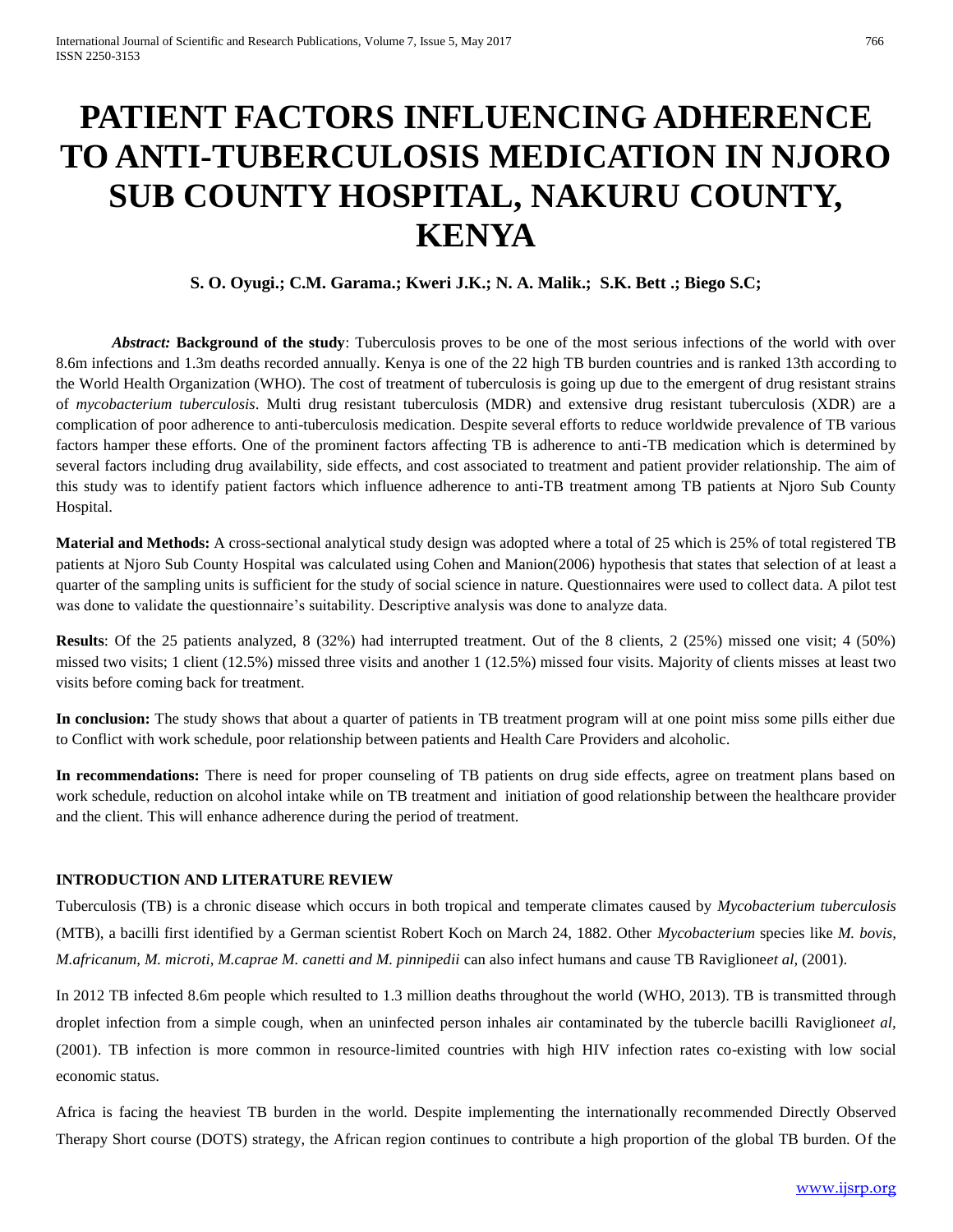22 high burden countries responsible for 80.0% of the total global burden of TB, nine countries are in the African region. Thirteen of the 15 countries with the highest estimated TB incidence rates in the world are found in Africa (WHO, 2009). The lack of infrastructure compounded by the higher HIV prevalence in the African region, contributes to Africa's high TB burden. Patients' limited healthcare seeking behaviours and shortages of healthcare professionals in the region contribute to the high TB prevalence rates in the region Richard E. *et al,* (2008)

Various global efforts have been initiated to control TB including declaration of TB as major global public health problem by the World Health Assembly (WHA) in 1991. This prompted setting of targets for diagnosis and treatment of TB by the year 2000 but the targets were not fully met. The WHA planned to detect 70.0% of smear positive TB cases and to successfully treat 85.0% of smear positive TB cases detected by the year 2000 (WHO, 2009).But the targets were not achieved by the year 2000. Later in the year 2000 the Stop TB partnership the targets of the WHA at 70.0% detection of smear positive TB cases and to successfully treat 85.0% of smear-positive TB cases by the year 2005 through the DOTS programme was launched in 1994 (WHO, 2013). The case detection rate was met in 74 countries and in two regions –the Americas (73.0%) and the Western Pacific region (77.0%). TB case detection and treatment success rates were 47.0% and 75.0% respectively for Africa during 2007 (WHO, 2009).

In Kenya, there has been a steady increase in the number of tuberculosis patients particularly since the early 90's. This rising number of tuberculosis cases poses a major threat to the health and economy of this country. The case notification rate has steadily increased from 54 per 100,000 in 1991 to 326 per 100,000 in 2009. The total number of notified cases in 2010 was 106, 083 (TB-CARE, 2013). WHO estimates that in Kenya only 80% of TB cases are detected, indicating that the remaining20% undetected cases continue to transmit TB (WHO, 2010). This increasing number of TB cases is thought to be largely associated with the growing HIV epidemic (WHO, 2010). Tuberculosis treatment success rate for the 2009 cohort is 85.5% for new smear positive pulmonary TB cases ( $n =$ 37,402). Kenya attained the global TB control targets (70/85) in 2007. Kenya has witnessed a marginal 2% decline in TB cases. The peak age group for TB infection for both males and females in 2012 was 25-34, the economically productive and sexually active age group with a male to female ratio of 1.4.

TB is the leading cause of mortality and morbidity in persons with HIV/AIDS. It has been reported that one of every three person who dies of AIDS is due to TB infection (UNAIDS, 2009). In 2009, the HIV sero-positive prevalence among the tuberculosis patients was 44%. The numbers of TB cases have stabilized and continue to steadily decline.

Just like many other chronic diseases unsatisfactory patient compliance with medication is a challenge for TB patients (Addington, 1979). Majority of TB patients started on TB treatment do not complete their treatment leading to prolonged infectiousness, relapses, drug resistance and death Munro *et al*, (2007). Patients who fail to complete the standard course of treatment may develop Multi (MDR-TB) and extensively drug resistant TB (XDR-TB). This situation jeopardizes the prevention and control strategy of TB, especially in developing countries, where there are high rates of HIV, poor housing, poor nutrition, poor access to quality health care, stigma and poor social economic status. This in turn increases the rates of tubercle bacilli transmission in the communities and result in more cases of full-blown TB compliance to TB treatment continues to be one of the major obstacles that TB control programmes worldwide have to deal with, especially in developing countries (Tessema, Muche, Bekele, Reissig, Emmrich & sack 2009:20) thus understanding patient compliance to treatment in NJORO could help tackle issues to improve compliance to treatment and health outcomes at large.

The study targeted patients undergoing treatment for tuberculosis in a bid to find out the healthcare factors that affect patient adherence towards anti-TB medication.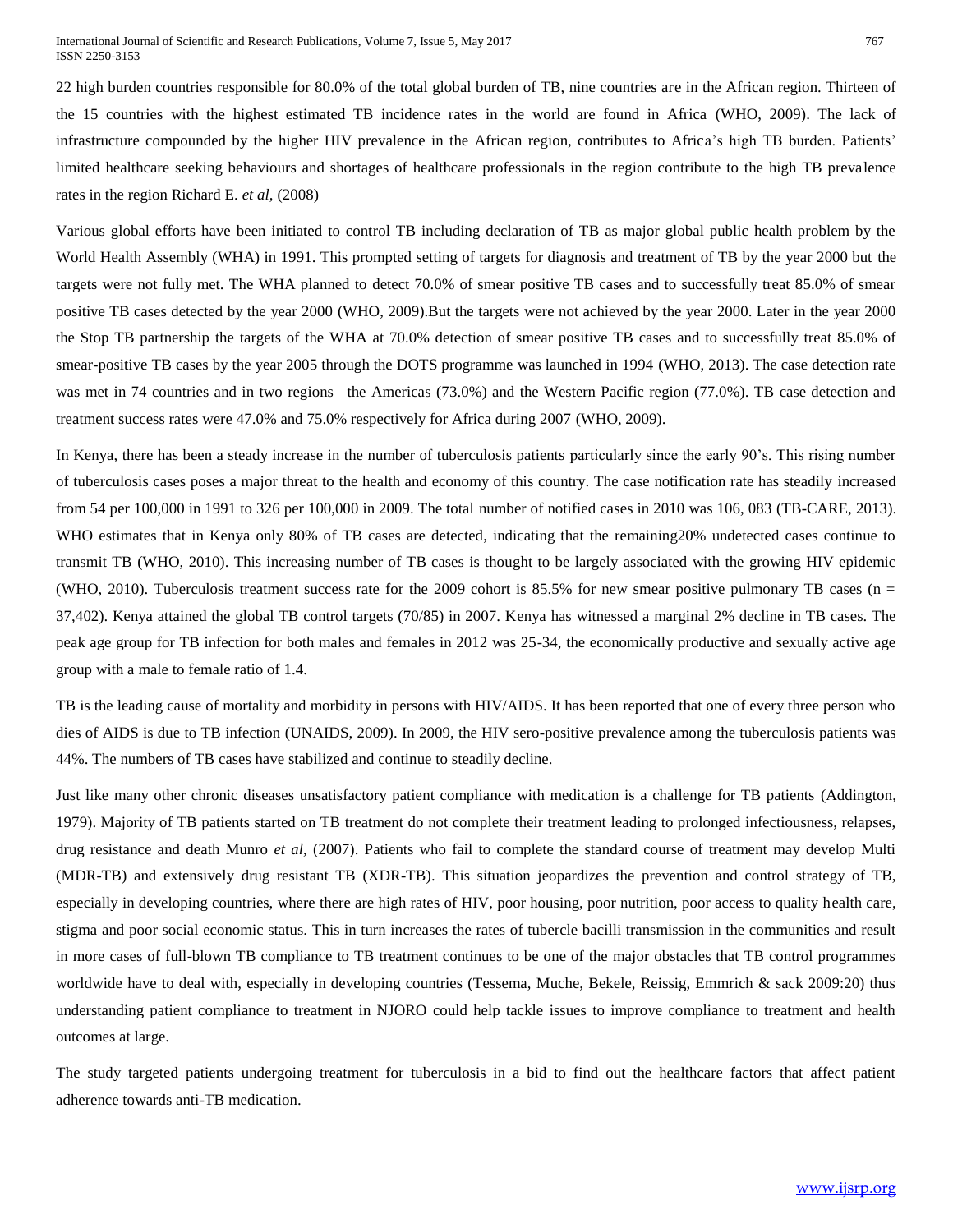International Journal of Scientific and Research Publications, Volume 7, Issue 5, May 2017 ISSN 2250-3153

#### **2.1 Adherence**

Successful treatment of tuberculosis (TB) involves taking anti-tuberculosis drugs for at least six months. Poor adherence to treatment means patients remain infectious for longer and are more likely to relapse or succumb to tuberculosis and could result in treatment failure as well as foster emergence of drug resistant tuberculosis.

Poor adherence leads to prolonged infectiousness, relapses, drug resistance and death Munro *et al,* (2007).

Due to the long courses of anti-TB medication and the associated side effects patient compliance with the medication is normally a struggle and this is a common occurrence among many other chronic diseases and the non-adherence rates reported are between 21- 32% in countries like USA (Addington, 1979) and may be as high as 50% in some developing countries Kulkarni P *et al*, 2013). Closer in Uganda this has been found to be 25% among HIV/TB co infected patients.

This study sought to determine the salient patient factors related with compliance to anti-TB drugs among patients attending Njoro Sub County Hospital-Nakuru Kenya. It was found that TB patients attending the Njoro Sub County Hospital chest clinic frequently, tended to adhere to their medication. Patients' also taking shorter time to be attended also adhered to their TB medication. TB patients with enough knowledge about the disease also complied with their medication. Non-alcoholic patients however conformed better than alcoholic patients with regards to TB medication.

#### **2.2 Defaulting**

Defaulting from tuberculosis (TB) treatment has been one of the major obstacles to treatment management and an important challenge for TB control. Understanding of various factors accounting for treatment default could help to achieve better compliance from patients.

The greatest danger to defaulters and those around them is the development of resistant forms of TB like MDR-TB and extensively drug resistant TB (XDR-TB) which are difficult to cure and cost a lot more Raviglione *et al,* (2001). The pressure is greater in the intensive phase of treatment where clinic duration are closer and longer duration of therapy Sagbaken et al., (2008) and more patients are found to default during this phase Kulkarni P. et al., (2013). The atitude of health workers to TB patients or patients' perceptions of health provider may also influence patient compliance. Patients who feel they are unfairly or rudely treated may be discouraged from continuing with the treatment Sagbaken et al., (2008). Study done in Russia showed that substance abuse was a barrier to TB treatment and care which eventually led to non compliance, default and development of MDR TB Gelmanova et al., (2007:649). This study sought to investigate patient factors related with defaulting anti-TB drugs among patients attending Njoro Sub County Hospital-Nakuru Kenya. The investigations concluded that patients with poor relationship with health care providers were susceptible to default TB medication. Alcohol intake also contributed to defaulting. This study also indicates that patients on other drugs were highly susceptible to defaulting.

#### **2.3 Statement of the Problem**

The STOP TB campaign aims to have Zero MDR-TB, mortalities and high cure rate. For the last 2 years NJORO Sub County has experienced a slight number of multidrug resistant tuberculosis with only a patient reported in Njoro Sub County Hospital. High TB defaulting rates was also observed in NJORO Sub County Hospital which contributed to drug resistant tuberculosis among patients in the area. Distance to the treatment centers, alcoholism, unhealthy patient provider relationship, and appointment schedule are among factors thought to contribute to poor adherence in NJORO division. Poor adherence leads to prolonged infectiousness, relapses, drug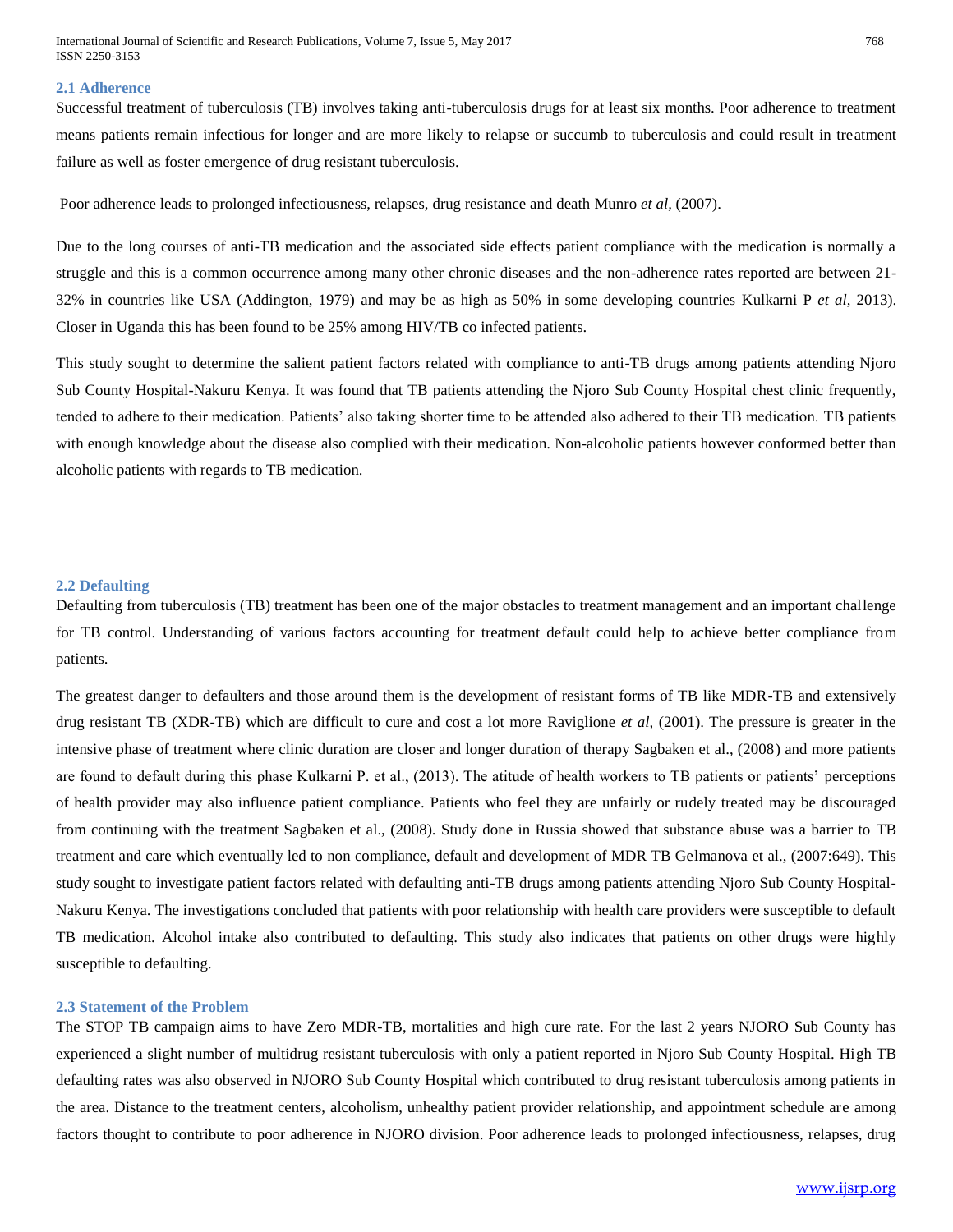resistance and death Munro *et al*, 2007). Patients who fail to complete the standard course of treatment may develop MDR-TB and extensively drug resistant TB (XDR-TB). This situation jeopardizes the prevention and control strategy of TB and that may result to high treatment cost, development of relapses, mortalities and MDR-TB. This study sought to explore patient factors that contribute to adherence to anti-tuberculosis medication.

## **2.5 Justification**

Poor adherence to anti-tuberculosis drugs has led to the emergence of resistant TB strains. Some of the forms are multi-drug resistance tuberculosis (MDR) and extensive drug resistant (XDR).These forms of tuberculosis are expensive to treat and therapies take long. The cost of treating resistant forms of TB is more expensive than the non-resistant forms. Approximately Ksh. 2 million is required to treat each patient with MDR-TB (Partnership, 2013). This put a lot of stress on an already strained health budget. Drugs used to treat resistant forms of TB have severe side effects (Torun T, 2005). In addition the success rates of treating resistant forms of TB are much lower (48% for MDR-TB) compared to the non-resistant TB forms (87%) (WHO, 2012). Therefore understanding factors considered important by patients which may contribute to TB medication adherence, will facilitate the reduction of TB resistant cases and lower the number of new infection. This study sought to contribute to policy makers' ideas when formulating laws guiding TB treatment and also recommendations to implementers for enhancing TB prevention and control strategies and suggest further studies in more identified gaps. The study aimed to answer the following questions:

i. What patient factors are related with patient compliance to anti-TB medication in Njoro Sub County Hospital?

ii. What patient factors are related with patient defaulting anti-TB medication in Njoro Sub County Hospital?

## **2.6 Objectives**

## **2.6.1 Broad Objective**

The study aimed at determining patient factors influencing adherence to anti-TB medication among patients attending Njoro Sub County Hospital-Nakuru, Kenya.

## **2.6.2 Specific objectives**

- i. To determine patient factors associated with patient adherence to anti-TB drugs among patients attending Njoro Sub County Hospital-Nakuru Kenya.
- ii. To determine patient factors associated with patient defaulting anti-TB drugs among patients attending Njoro Sub County Hospital-Nakuru Kenya.

## **2.6.3 Scope and Limitation of the Study**

The study mainly focused on TB patients attending the chest clinic for the last two years at Njoro Sub County Hospital. A total number of 25 patients formed part of the study.

## **CHAPTER THREE: METHODOLOGY**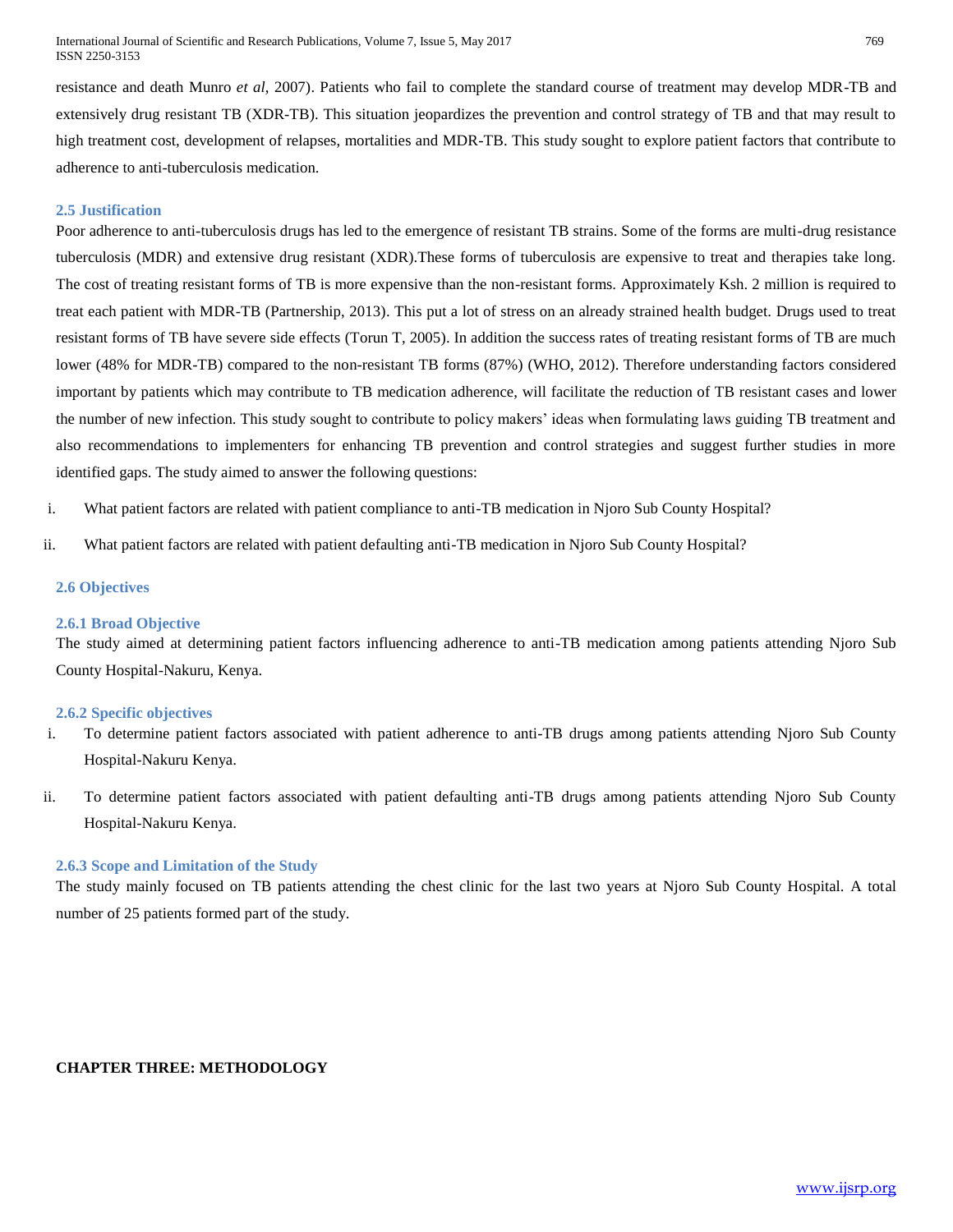International Journal of Scientific and Research Publications, Volume 7, Issue 5, May 2017 ISSN 2250-3153

#### **3.0 Introduction**

This chapter addressed the set of methods, rules and postulates employed in the study. It involves set procedures of inquiry on adherence and defaulting on anti-TB drugs among patients in Njoro Sub County Hospital. This includes Study Area, Study Design, Study Population among other postulates.

#### **3.1 Study Area**

The study area was at Njoro sub county health Centre which is located in Njoro division in Njoro District, Nakuru County. It is 18km south west of Nakuru and it is the District headquarters of Njoro Sub County. It is the town of Kenya Agricultural research Institute and Egerton University which is situated 5km south from town centre.Njoro sub county hospital serves a catchment population of 141352 persons drawn from 5 locations (Kenya National Bureau of Statistics, 2010). The average number of patients per annum is 20,853 (NJORO medical Records Office). The TB clinic offers outpatient services and the average number of patients per year is 100

#### **3.1 Study design**

The study design adopted a cross-sectional study design. The choice of this design was due to fact that the study was to be carried out at one time or over a short time Stommel M *et al*, (2004). The rationale behind this research design was that, the study attempts to identify factors which influence a patient's decision to strictly stick to TB treatment. Cross-sectional design was settled on because it is relatively easy, economical, and also considering time limitation to carry out study.

#### **3.2 Study population**

The study population was 100 TB patients attending NJORO sub county hospital TB clinic. Target population was TB patients currently on TB medication, defaulters or those who have completed TB medication.

#### **3.3 Sampling Frame**

The sample frame included all patients who are in TB clinic register and receive anti-TB medication.

#### **3.4 Sampling technique**

Convenient sampling technique was used to select study participants . Convenience method of sampling was also used for data collection. The minimum sample size required was 25 patients (25% of TB patients for a whole year).The sampling technique applied for patients in this study is coherent to that of Cohen and Manion (2006) that states that selection of at least a quarter of the sampling units is sufficient for the study of social science in nature. 25% of the respondents (patients) were sampled.

#### **3.5 Inclusion and exclusion criteria**

Patients who were 18years old and above attending Njoro chest clinic were interviewed. However, patients who were too weak, sick and on transit were excluded from the study. Informed consent was sought before recruitment and administration of the questionnaires. Participant's privacy and confidentiality was assured since interview was conducted in private. All identifiers were removed from questionnaires and only study numbers were used.

#### **3.6 Instruments**

Data was collected using questionnaires and where the respondents could not understand the researcher explained to them.

#### **3.7 Data Collection Procedure**

Questionnaire was used to collect data from TB patients at Njoro Sub County chest clinic to determine the salient factors influencing their adherence to anti-TB medication. The questionnaire was a suitable method of data collection because it allowed the researcher to reach a large number of respondents within the shortest period of time possible. It also ensured confidentiality and thus gathered more candid and objective information.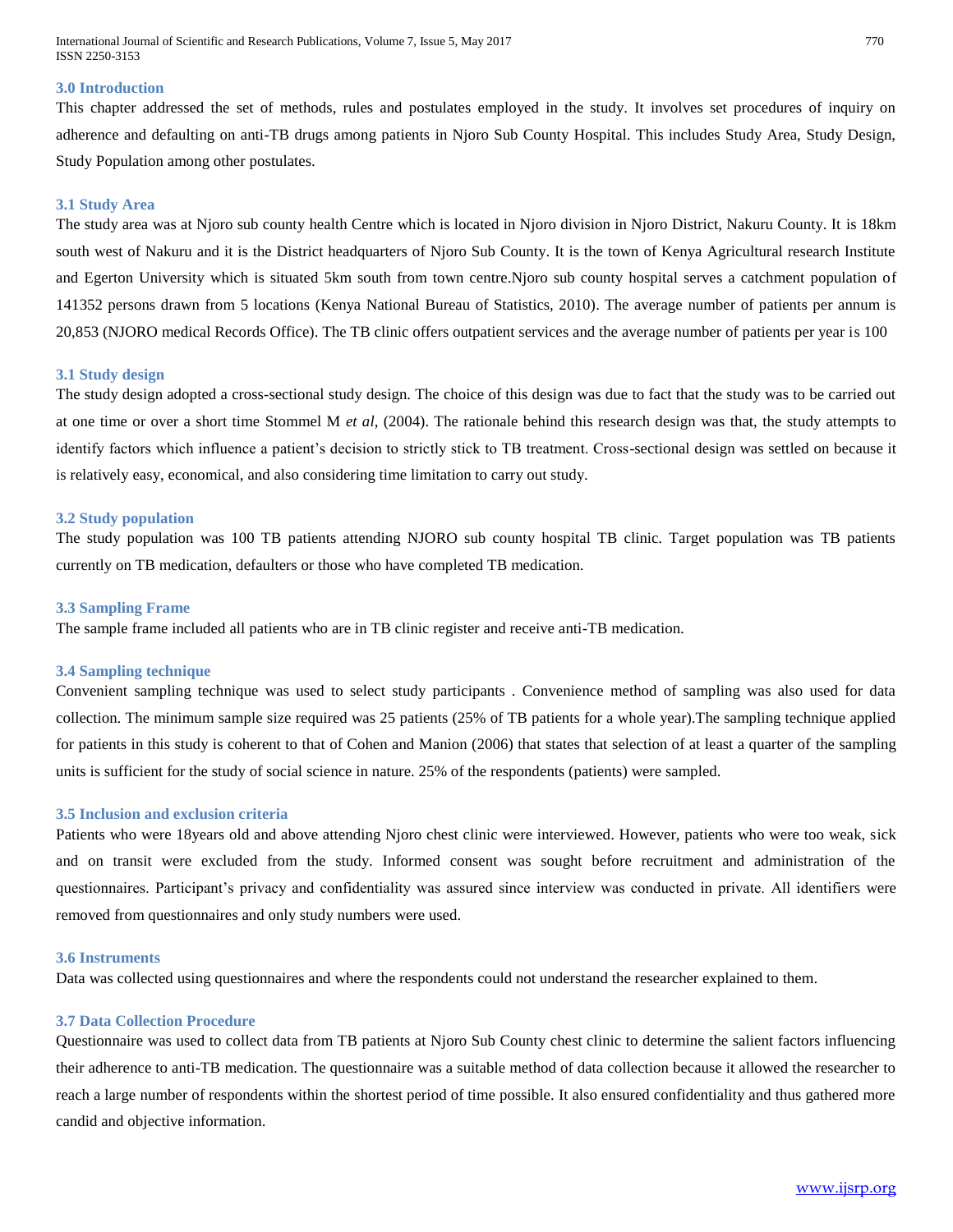International Journal of Scientific and Research Publications, Volume 7, Issue 5, May 2017 ISSN 2250-3153

#### **3.7.1 Pilot Test**

The questionnaire was pre-tested to ensure that the tool had the capacity to measure what is intended. The questionnaire's internal validity was assessed and vague terms identified and modified to enhance respondents' understanding. This was done at Wesley Mission Health Centre with the help of the facility nurse and a random TB patient.

#### **3.7.2 Data Processing and Analysis**

The questionnaires yielded quantitative and qualitative data (from open ended questions). The quantitative data was collected from the patients visiting Njoro chest clinic. Data processing and analysis was done with the assistance of MS-Excel 2007. Descriptive analysis was used to summarize data and the findings then presented using bar and line graphs and also pie charts.

## **CHAPTER FOUR: DATA ANALYSIS, RESULTS AND DISCUSSIONS**

## **4.0 Introduction**

This chapter interprets and explains the findings with regards to the stated research questions and specific objectives. The purpose of the study was to investigate the patient factors influencing anti-TB drugs adherence/defaulting among TB patients attending Njoro Sub-County Hospital, Nakuru County. Among the factors considered was alcohol intake, relationship between health care giver and the patient, smoking, side effects among other factors. The section also covers all the methods of data analysis, results and discussions. The results in this chapter have been organized according to the research objectives, with the first section dealing with demographic characteristics of respondents.

#### **4.1 Demographic characteristics of respondents**

The demographic characteristics that were discussed are age, gender, level of education, pills missed, employment and marital status. These characteristics were important because they had a bearing on the TB patients' adherence/defaulting.

#### **4.1.1 Age of respondents**

When the study sought to establish the average age and mode of respondents, the results were as shown in figure 1.



*Figure 1 Descriptive statistics on the respondents' age*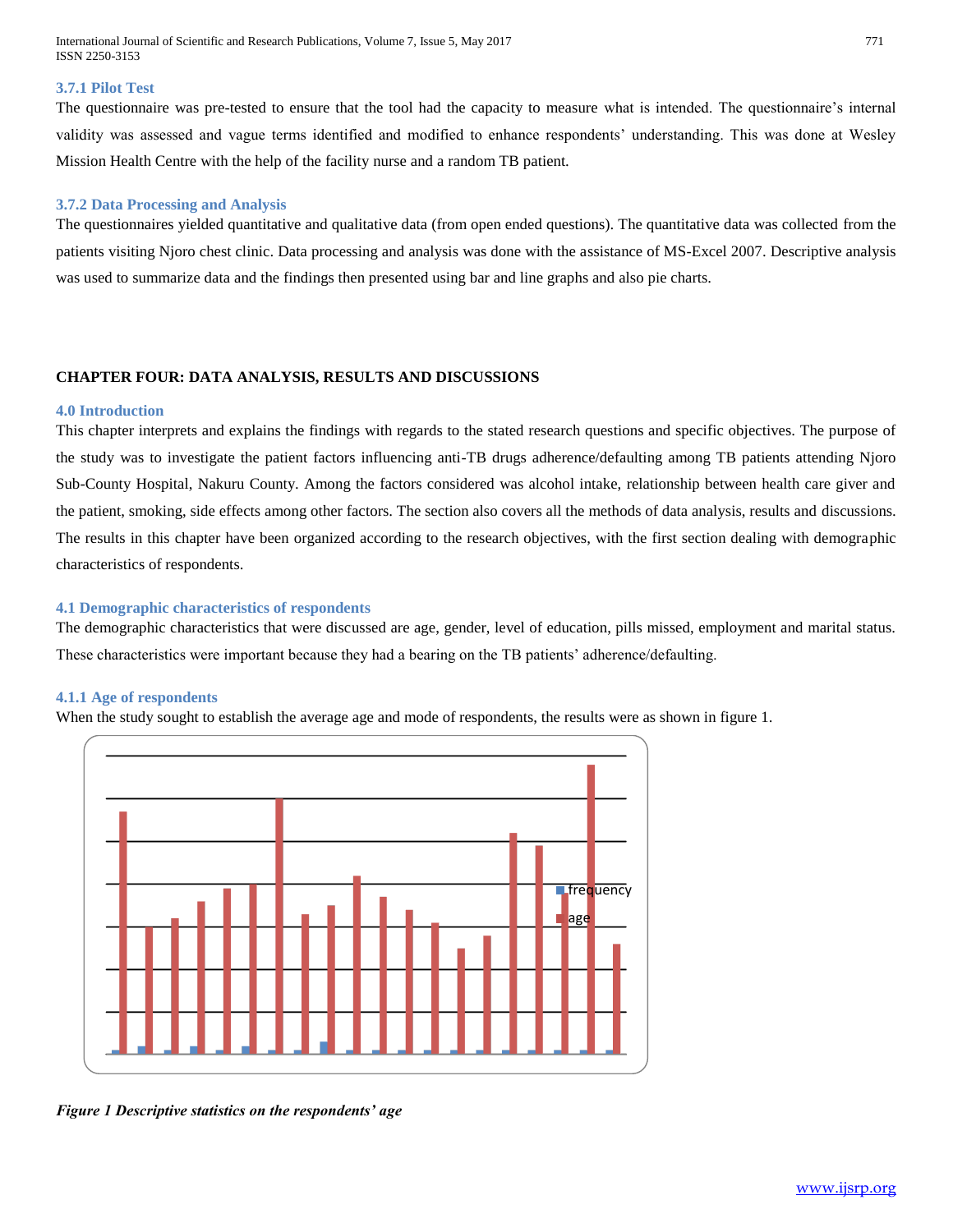The average age of respondents was at 38.72 with a majority of female respondents having reached the age of 38 and above as compared to their male counterparts. The mode age was 35 with two of who are male and one being a female respondent.

## **4.1.2 Distribution of TB patients in Njoro Sub-County by sex by 25%**

Regarding gender among the TB patients, the study got the responses indicated in figure 2.



## *Figure 2*

Results showed that Majority of registered TB patients at Njoro sub-county chest clinic were female at 55% while their male counterparts were 45%. The study established that most female TB patients attended Njoro chest clinic as opposed to their male counterparts.

## **4.1.3 Distribution of TB patients in Njoro Sub-County chest clinic by Education level**

Regarding the level of education among TB patients, the study obtained the responses indicated in Table 4.1.

## **Table 4.1**

|           | Frequency | Percentage $(\% )$ |
|-----------|-----------|--------------------|
| None      |           | ŏ                  |
| Primary   | 10        | 40                 |
| Secondary | ◠         | 32                 |
| Tertiary  |           | 20                 |
| Total     | 25        | 100                |

Results indicated that majority of patients with 40% had primary education as the highest qualification. 32% had secondary education with 5% having tertiary education. A paltry 8% had no education qualification. A study conducted on assessment of factors contributing to treatment adherence and knowledge of TB transmission among patients on TB treatment in Ndola, Zambia found out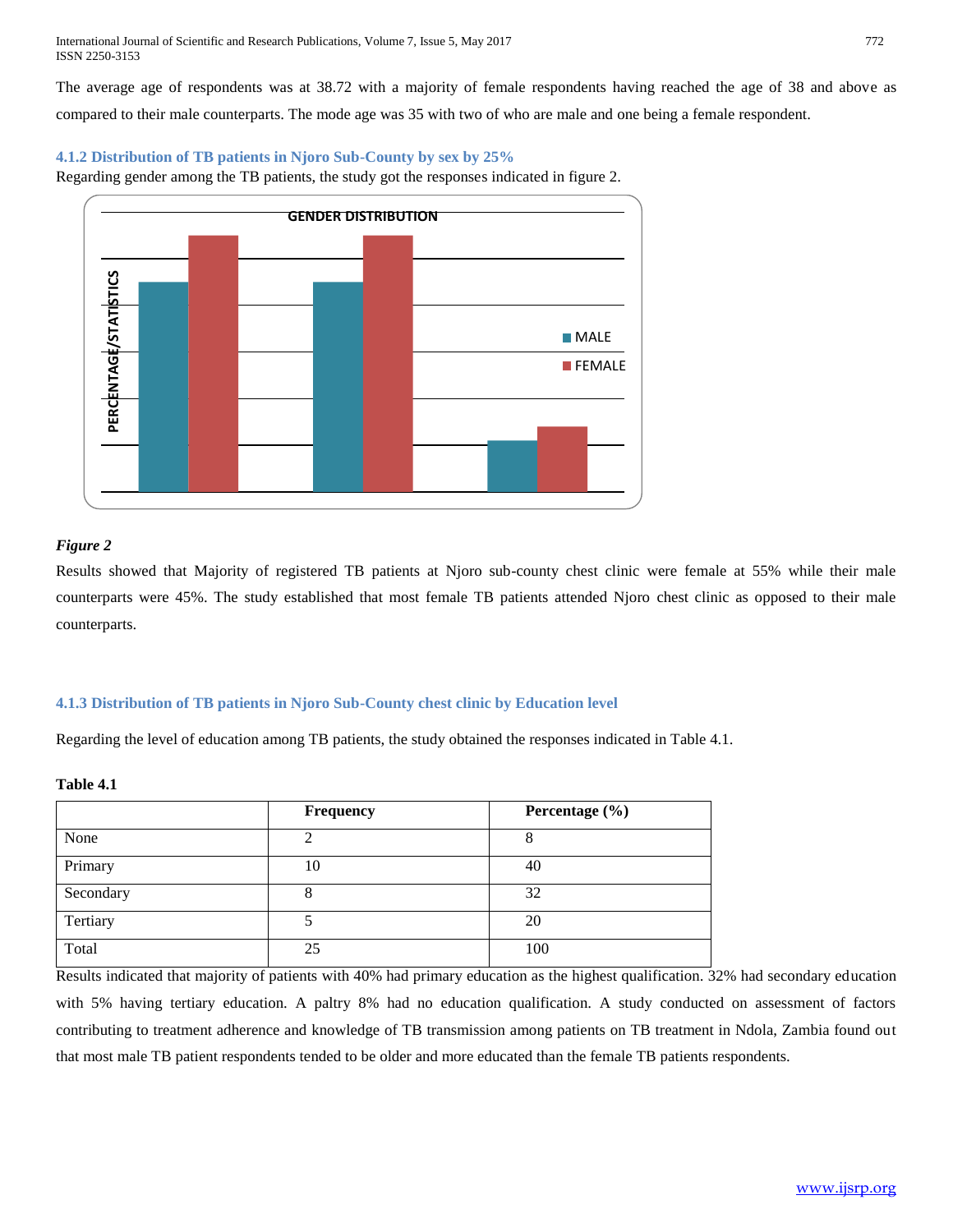International Journal of Scientific and Research Publications, Volume 7, Issue 5, May 2017 773 ISSN 2250-3153

## **4.1.4 Distribution of TB patients in Njoro Sub-County chest clinic by Marital Status**

Marital status of respondents as shown in Table 4.2.

#### **Table 4.2**

| <b>Marital Status</b> | <b>Frequency</b> | Percentage $(\% )$ |
|-----------------------|------------------|--------------------|
| Single                |                  | 20                 |
| Married               | 15               | 60                 |
| Widowed               |                  | 12                 |
| Separated/Divorced    | ◠                |                    |
| <b>Total</b>          | 25               | 100                |

The results showed that a number of participants were married at 60% followed by single at 20% while 12% were widowed. Only 8%

of the participants had separated/divorced.

## **4.1.5 Distribution of TB patients in Njoro Sub-County by Employment status**

Employment status as indicated in Table 4.3.

## **Table 4.3**

| <b>Employment</b> | <b>Frequency</b> | Percentage $(\% )$ |
|-------------------|------------------|--------------------|
| None              |                  | 36                 |
| Self              | <sub>b</sub>     | 26                 |
| Salaried          | 3                | 12                 |
| Casual            |                  | 28                 |
| <b>Total</b>      | 25               | <b>100</b>         |

The results indicated that a bigger portion of the participants were unemployed at 36%, with 28% being casual labourers, 26% were self-employed and only 12% were salaried.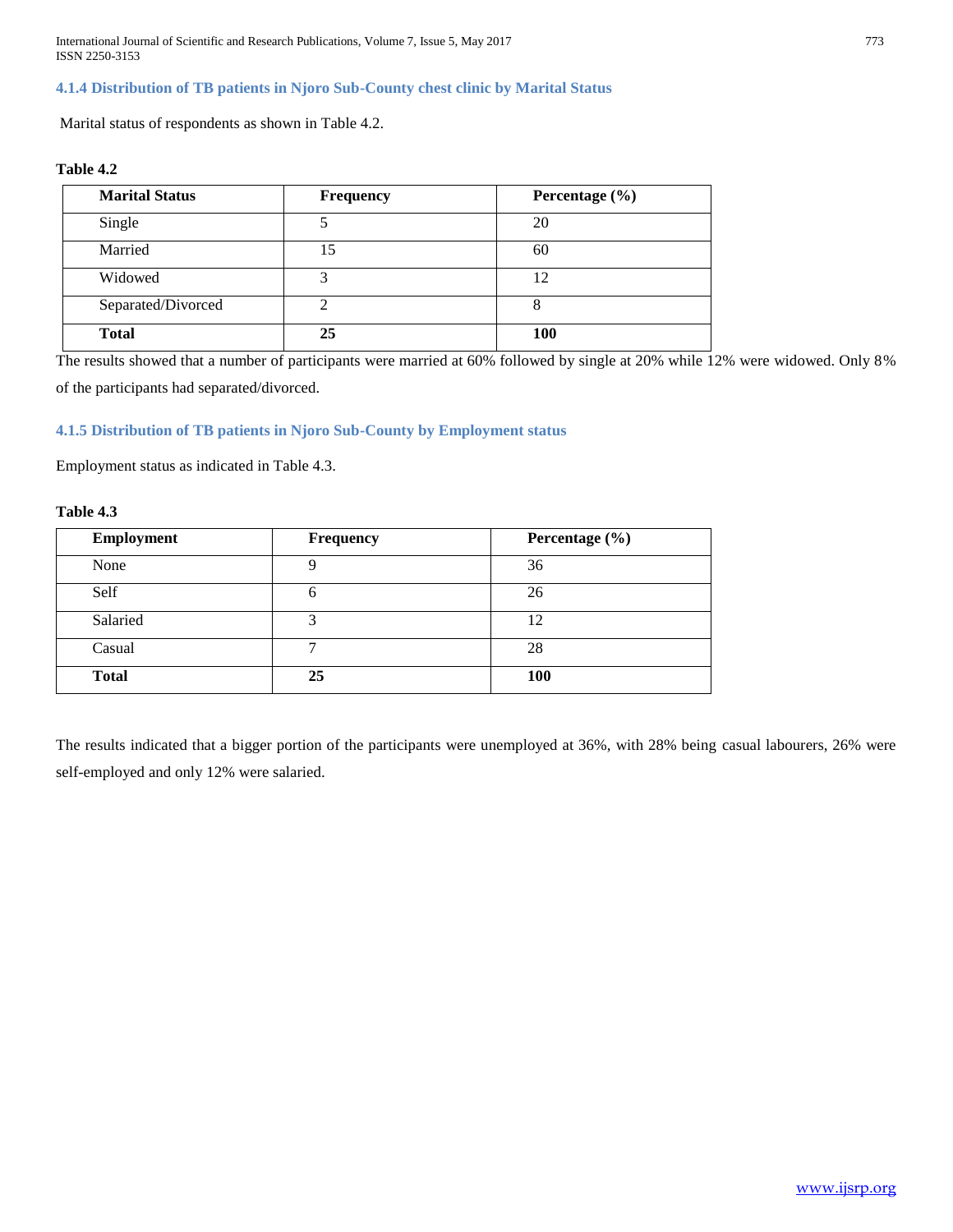## **4.1.6 Distribution of pills missed in the last five days**

Distribution of visits which were missed by respondents, as shown in Table 4.4

#### **Table 4.4**

| <b>Number</b> | of<br>drugs | <b>Frequency</b> | Percentage $(\% )$ |
|---------------|-------------|------------------|--------------------|
| missed        |             |                  |                    |
| 1.00          |             | $\overline{2}$   | 25                 |
| 2.00          |             | 4                | 50                 |
| 3.00          |             |                  | 12.5               |
| 4.00          |             |                  | 12.5               |
| 5.00          |             | 0                | 0                  |

The findings indicated that out of the 8 participants who missed the anti-TB drugs, majority 50% had missed 2 pills in the last five days, 25% had missed only 1 pill while the rest had missed 3 or more times as shown on the table.

**4.2 Patient factors associated with patient adherence to anti-TB drugs among patients attending Njoro Sub County Hospital-Nakuru Kenya**

# **4.2.1 Chest Clinic Attendance and Adherence**

Chest clinic attendance as indicated in Table 4.5

#### **Table 4.5**

|        |                                                        | Once<br>a    | Twice in a     | Once in a      | <b>Total</b>   |
|--------|--------------------------------------------------------|--------------|----------------|----------------|----------------|
|        |                                                        | week         | month          | month          |                |
|        | Frequency                                              | $\mathbf{1}$ | $\overline{2}$ | $\overline{2}$ | $\overline{5}$ |
|        | % within Ever                                          | 20%          | 40%            | 40%            | 100%           |
|        | missed anti-TB                                         |              |                |                |                |
|        | drugs                                                  |              |                |                |                |
|        | Frequency                                              | 10           | $\overline{7}$ | 3              | 20             |
|        | % within Ever                                          | 50%          | 35%            | 15%            | 100%           |
|        | missed anti-TB                                         |              |                |                |                |
|        | drugs                                                  |              |                |                |                |
|        |                                                        | 11           | $\overline{9}$ | 5              | 25             |
| within |                                                        | 44%          | 36%            | 20%            | 100%           |
| missed |                                                        |              |                |                |                |
|        |                                                        |              |                |                |                |
|        |                                                        |              |                |                |                |
|        | <b>YES</b><br>NO<br>Frequency<br>Ever<br>anti-TB drugs |              |                |                |                |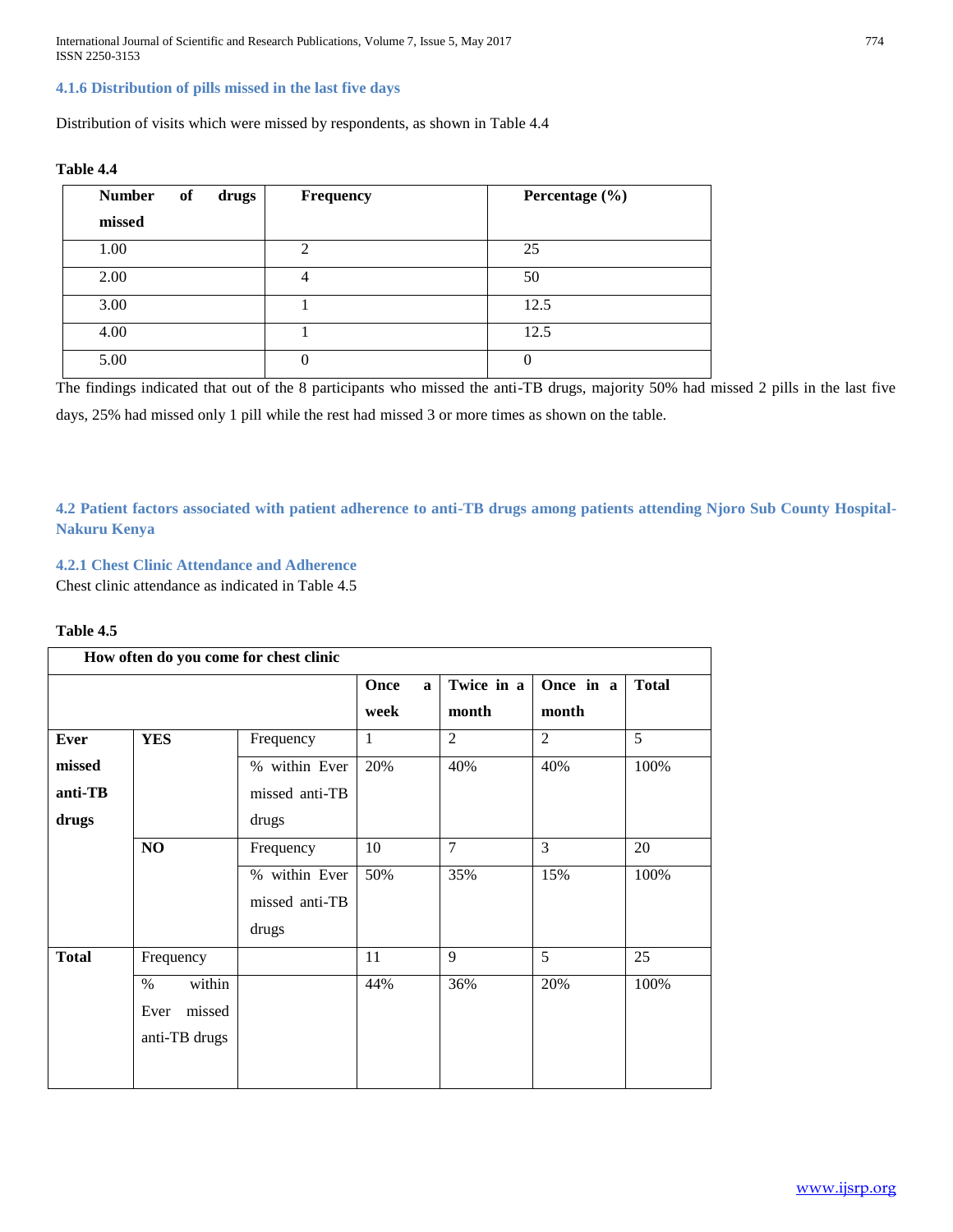International Journal of Scientific and Research Publications, Volume 7, Issue 5, May 2017 775 ISSN 2250-3153

The results show that majority of the patients who defaulted their drugs visited the chest clinic either once a month (40%) or twice a month (40%). Consequently, majority of patients who visited chest clinics weekly (50%) did not default their drugs. These visits to the chest clinic had a major impact on adherence.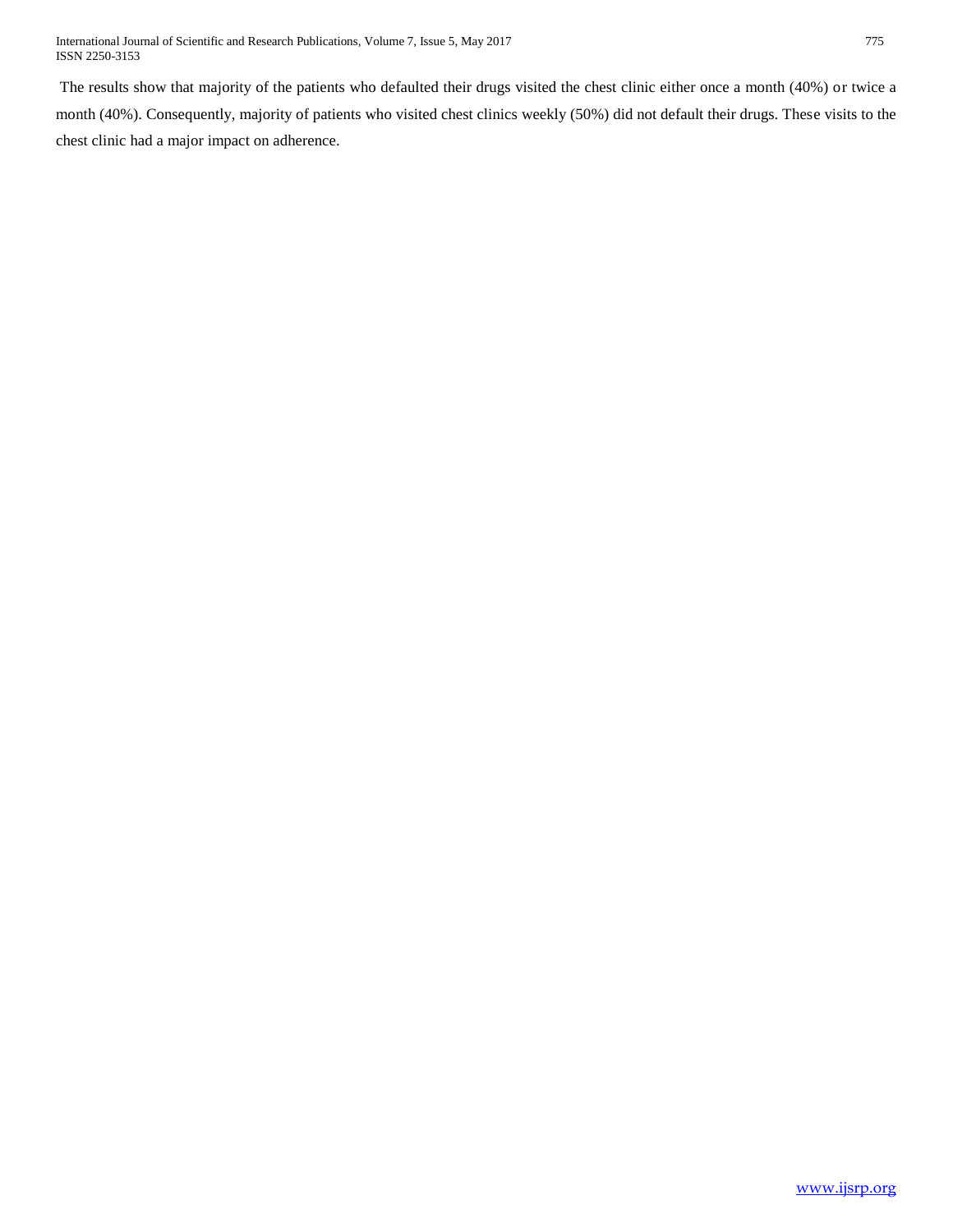## **4.2.2 Side Effects and Adherence**

Side effects as indicated in Table 4.6.

## **Table 4.6**

|                            |                                              |                                                           | Yes                   | N <sub>0</sub> | <b>Total</b> |
|----------------------------|----------------------------------------------|-----------------------------------------------------------|-----------------------|----------------|--------------|
| Ever                       | <b>YES</b>                                   | Frequency                                                 | 3                     | $\overline{2}$ | 5            |
| missed<br>anti-TB<br>drugs |                                              | % within Ever<br>missed<br>anti-<br>TB drugs              | 60.0%                 | 40.0%          | 100.0%       |
|                            | NO.                                          | Frequency<br>% within Ever<br>missed<br>anti-<br>TB drugs | $\overline{4}$<br>20% | 16<br>80%      | 20<br>100.0% |
| <b>Total</b>               | Frequency                                    |                                                           | $\overline{7}$        | 18             | 25           |
|                            | % within Ever<br>missed<br>anti-<br>TB drugs |                                                           | 28%                   | 72%            | 100.0%       |

The findings indicate that a number of patients (60%) who defaulted cited that they experienced side effects upon taking the drugs. This implies that a side effect is among the contributors to poor adherence. A bigger proportion 80%) of those who complied with the treatment indicated that they never experienced side effects after taking the drug. A study conducted by Graner, 2007 in Kyrgystan prisons in Zurich on factors promoting adherence to TB medication, found out that the regimen recommended for treatment of TB was associated with significant side-effects. Side effects such as hepatitis, dyspepsia, and arthralgia were responsible for termination of therapy in up to 23% of patients during the intensive phase of treatment. These side-effects were also found to be significantly associated with defaulting hence influencing drug adherence.

## **4.2.3 Information, Knowledge and Adherence**

Information/knowledge on the disease as indicated in Table 4.7

## **Table 4.7**

|                | Did health care give any information |                                              |     |                |              |
|----------------|--------------------------------------|----------------------------------------------|-----|----------------|--------------|
|                |                                      |                                              | Yes | N <sub>0</sub> | <b>Total</b> |
| missed<br>Ever | <b>YES</b>                           | Frequency                                    | 3   | 2              | 5            |
| anti-TB drugs  |                                      | % within Ever<br>missed<br>anti-<br>TB drugs | 60% | 40%            | 100.0%       |
|                | N <sub>O</sub>                       | Frequency                                    | 18  | $\overline{2}$ | 20           |
|                |                                      | % within Ever<br>missed<br>anti-<br>TB drugs | 90% | 10%            | 100.0%       |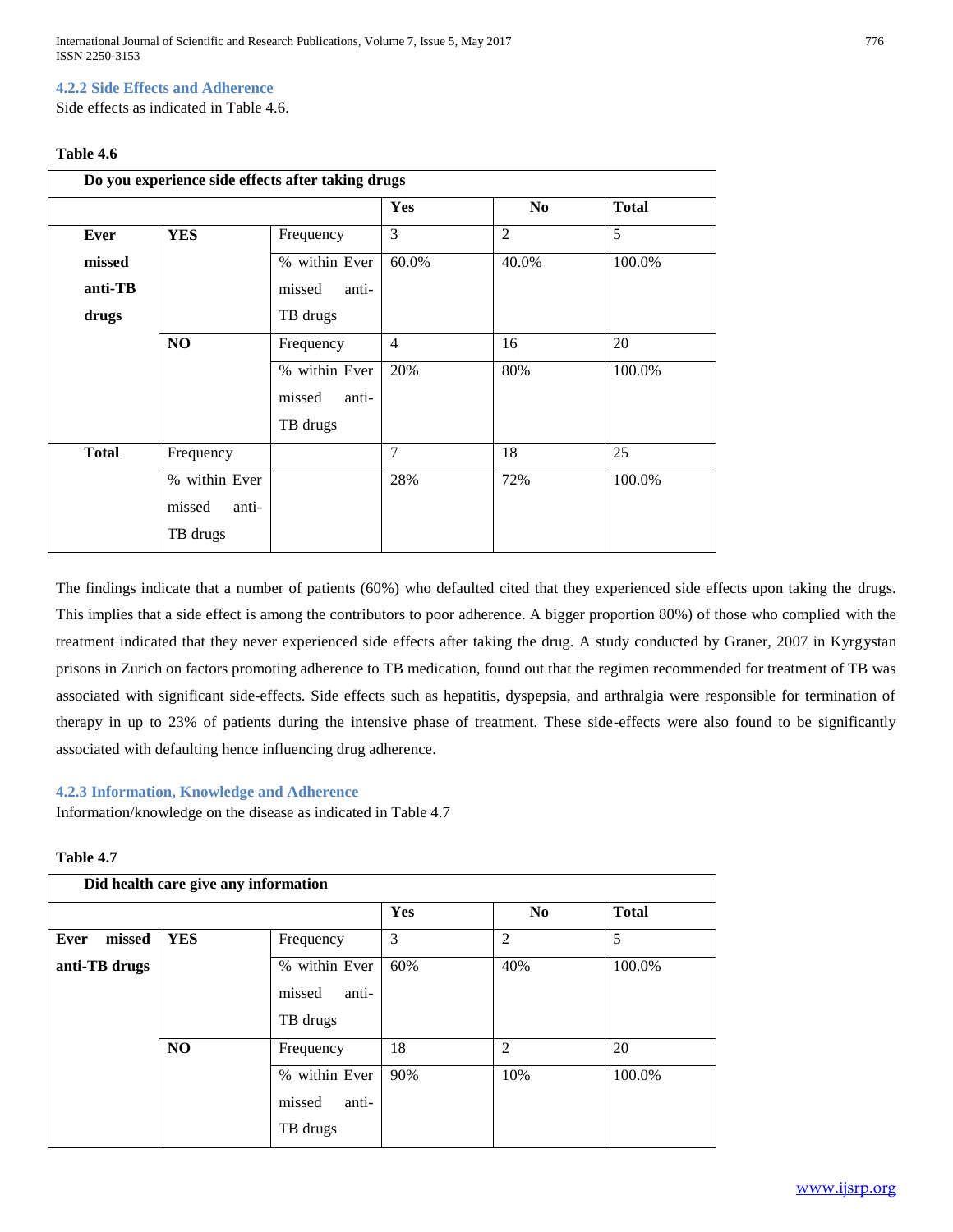| <b>Total</b> | Frequency       |     |     | 25     |
|--------------|-----------------|-----|-----|--------|
|              | % within Ever   | 84% | 16% | 100.0% |
|              | missed<br>anti- |     |     |        |
|              | TB drugs        |     |     |        |

The findings show that a high proportion of patients adhering to anti-TB drugs (90%) indicated that health care providers assisted them with all the relevant information about the disease. Consequently, 40% of defaulters cited that they were not provided with information on the disease as opposed to 60% who had the information but defaulted. This showed that adherence was highly related to the information held by the patient on the disease.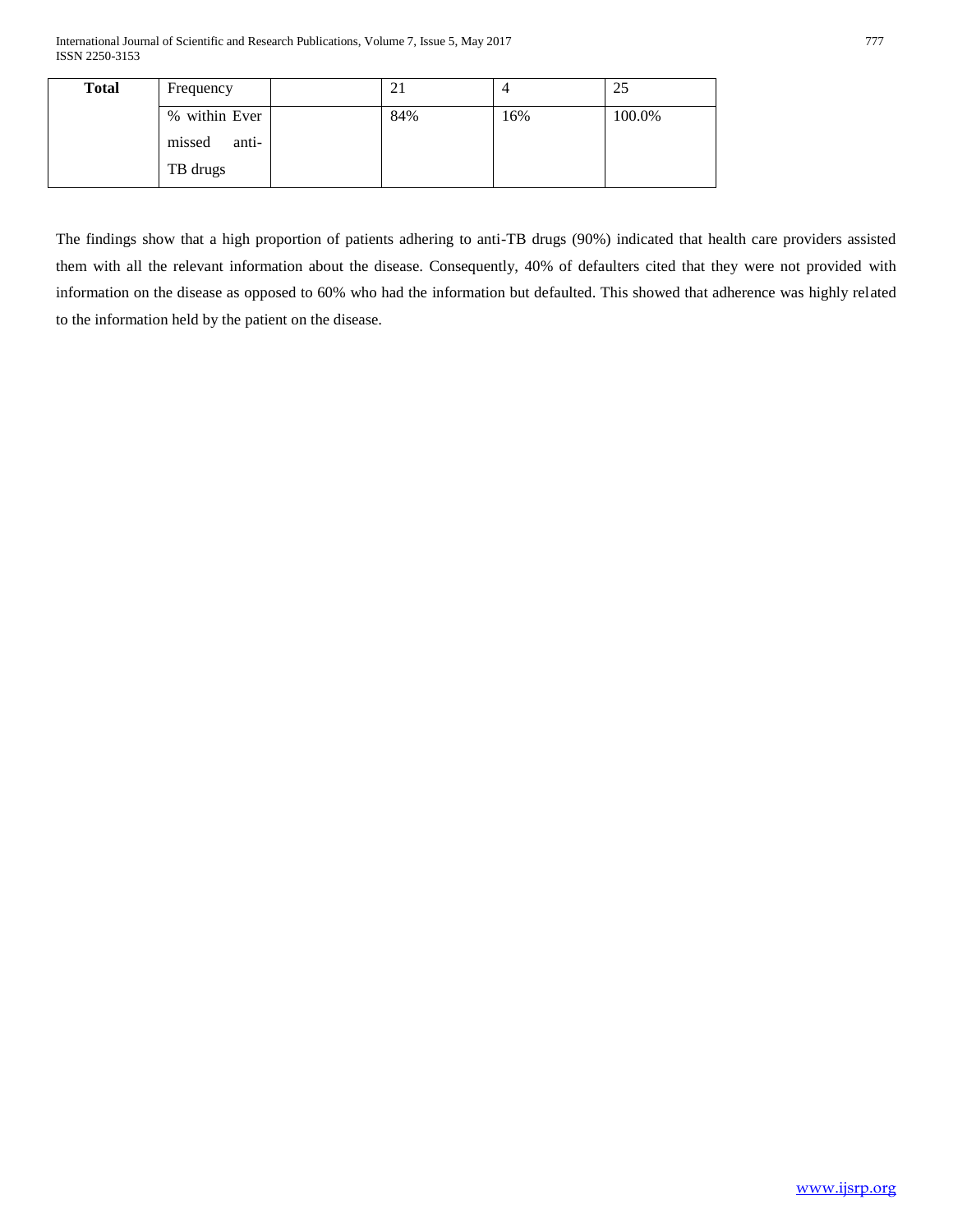## **4.2.4 Counseling on Drug Adherence**

Counseling on drug as indicated in Table 4.8.

# **Table 4.8**

|                | Did health care counsel you on drugs         |                                              |                |                |              |
|----------------|----------------------------------------------|----------------------------------------------|----------------|----------------|--------------|
|                |                                              |                                              | <b>Yes</b>     | N <sub>0</sub> | <b>Total</b> |
| missed<br>Ever | <b>YES</b>                                   | Frequency                                    | $\overline{4}$ | 1              | 5            |
| anti-TB drugs  |                                              | % within Ever<br>missed<br>anti-<br>TB drugs | 80.0%          | 20.0%          | 100.0%       |
|                | N <sub>O</sub>                               | Frequency                                    | 19             | 1              | 20           |
|                |                                              | % within Ever<br>missed<br>anti-<br>TB drugs | 95%            | 5%             | 100.0%       |
| <b>Total</b>   | Frequency                                    |                                              | 23             | $\overline{2}$ | 25           |
|                | % within Ever<br>missed<br>anti-<br>TB drugs |                                              | 92%            | 8%             | 100.0%       |

The findings revealed that patient counseling determined adherence. This is because 95% of the patients counseled have never missed their anti-TB drugs while 20% of those who missed were not counseled at all. However, 80% of those counseled missed their drugs, and only 5% were not counseled but still adhered.

## **4.2.5 Alcohol and Adherence**

Alcohol intake as indicated in Table 4.9.

## **Table 4.9**

| Do you take alcohol |                |                                               |                |                |              |
|---------------------|----------------|-----------------------------------------------|----------------|----------------|--------------|
|                     |                |                                               | Yes            | N <sub>0</sub> | <b>Total</b> |
| Ever<br>missed      | <b>YES</b>     | Frequency                                     | $\overline{c}$ | 3              | 5            |
| anti-TB drugs       |                | % within Ever<br>missed<br>anti-<br>TB drugs  | 40.0%          | 60.0%          | 100.0%       |
|                     | N <sub>O</sub> | Frequency<br>% within Ever<br>missed<br>anti- | 3<br>15.0%     | 17<br>85.0%    | 20<br>100.0% |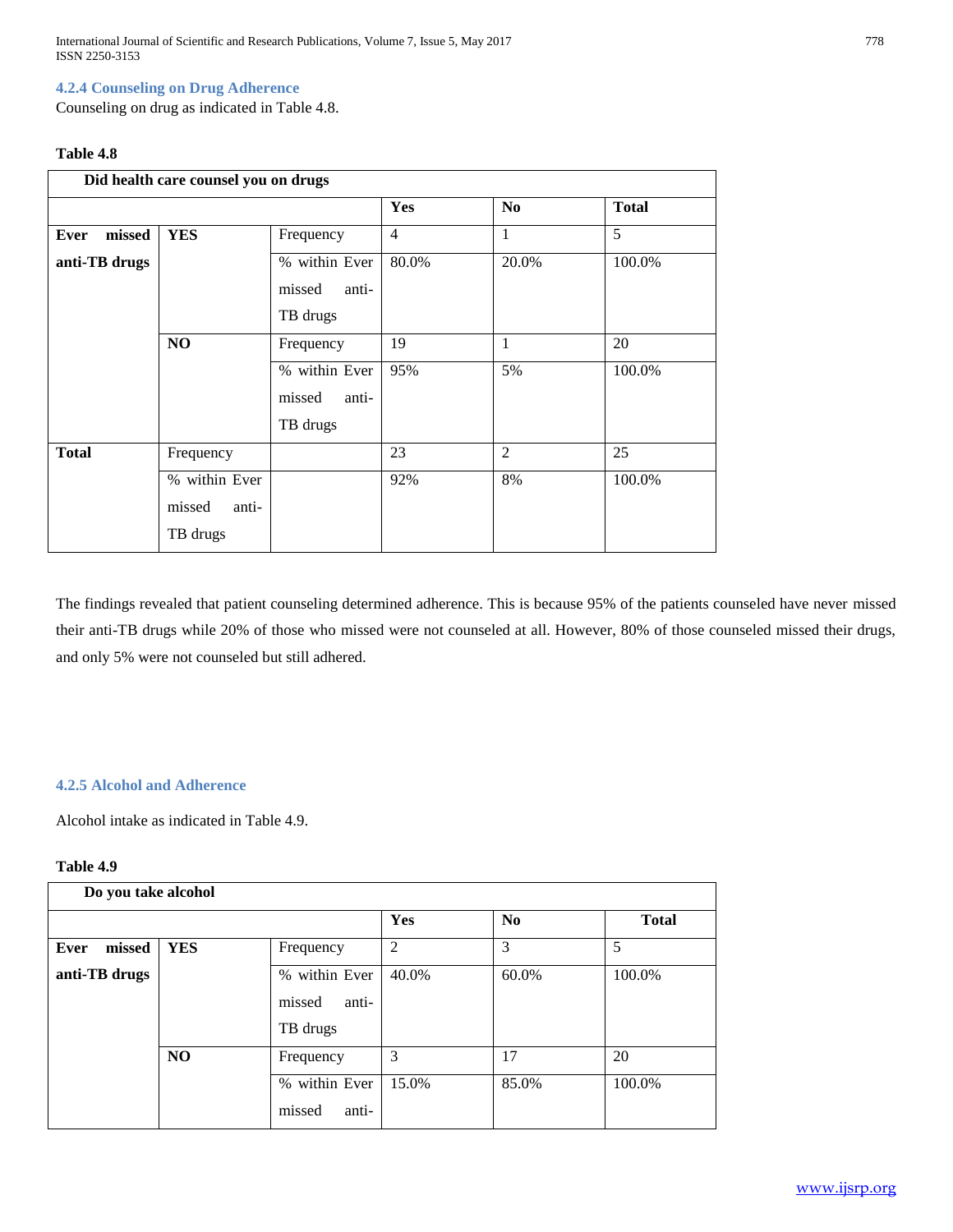|              |                | TB drugs |     |     |        |
|--------------|----------------|----------|-----|-----|--------|
| <b>Total</b> | Frequency      |          | 5   | 20  | 25     |
|              | within<br>$\%$ |          | 20% | 80% | 100.0% |
|              | Ever           |          |     |     |        |
|              | missed         |          |     |     |        |
|              | anti-TB        |          |     |     |        |
|              | drugs          |          |     |     |        |

The findings revealed that 80% of patients who adhered to the anti-TB drugs did not take alcohol. Further 40% of the patient who defaulted the drugs also took alcohol. This implies that challenges of adherence were higher among alcohol lovers as opposed to nonalcoholics.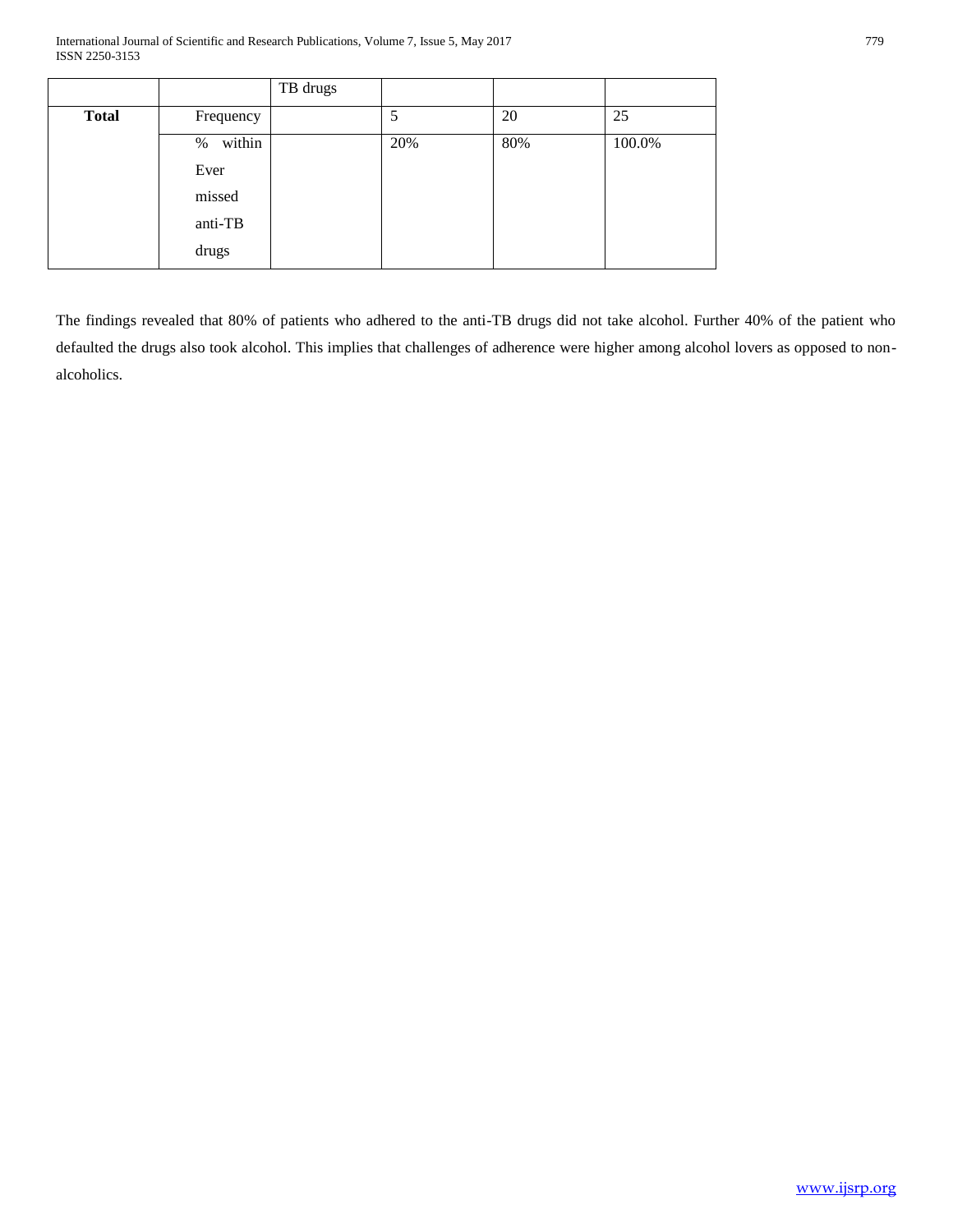## **4.2.6 Frequency of Alcohol and Adherence**

Alcohol frequency as indicated in Table 4.10

## **Table 4.10**

|              |            | How frequent do you take alcohol |                |                  |                  |                     |                |
|--------------|------------|----------------------------------|----------------|------------------|------------------|---------------------|----------------|
|              |            |                                  | <b>Daily</b>   | Once a           | Once a           | <b>Occasionally</b> | <b>Total</b>   |
|              |            |                                  |                | Week             | month            |                     |                |
| <b>Ever</b>  | <b>YES</b> | Frequency                        | $\overline{2}$ | $\boldsymbol{0}$ | $\boldsymbol{0}$ | $\boldsymbol{0}$    | $\overline{2}$ |
| missed       |            | % within Ever                    | 100.0%         | 0.0%             | 0.0%             | 0.0%                | 100.0%         |
| anti-        |            | missed anti-TB                   |                |                  |                  |                     |                |
| TB           |            | drugs                            |                |                  |                  |                     |                |
| drugs        | NO         | Frequency                        | $\mathbf{1}$   | $\Omega$         | $\overline{2}$   | $\Omega$            | $\overline{3}$ |
|              |            | % within Ever                    | 33.3%          | 0.0%             | 66.7%            | 0.0%                | 100.0%         |
|              |            | missed anti-TB                   |                |                  |                  |                     |                |
|              |            | drugs                            |                |                  |                  |                     |                |
| <b>Total</b> | Frequen    |                                  | $\overline{3}$ | $\overline{0}$   | $\overline{2}$   | $\overline{0}$      | 5              |
|              | cy         |                                  |                |                  |                  |                     |                |
|              | % within   |                                  | 60.0%          | 0.0%             | 40.0%            | 0.0%                | 100.0%         |
|              | Ever       |                                  |                |                  |                  |                     |                |
|              | missed     |                                  |                |                  |                  |                     |                |
|              | anti-TB    |                                  |                |                  |                  |                     |                |
|              | drugs      |                                  |                |                  |                  |                     |                |

The results show that all of the TB patients taking alcohol on daily basis (100%) missed their TB drugs only 33.3% of patients who took alcohol daily adhered to their TB medication.

## **4.2.7 Clinic Duration and Adherence**

Duration to be attended to at Njoro Sub County Hospital as shown in Table 4.11

## **Table 4.11**

|                         | <b>Duration to be attended</b> |                                    |                |                |              |              |
|-------------------------|--------------------------------|------------------------------------|----------------|----------------|--------------|--------------|
|                         |                                |                                    | Less than 15   | 15-30 mins     | More than 30 | <b>Total</b> |
|                         |                                |                                    | mins           |                | minutes      |              |
| missed<br>Ever          | <b>YES</b>                     | Frequency                          | $\theta$       | $\overline{2}$ | 3            | 5            |
| anti-TB drugs<br>missed |                                | % within Ever<br>anti-<br>TB drugs | 0.0%           | 40.0%          | 60.0%        | 100.0%       |
|                         | N <sub>O</sub>                 | Frequency                          | $\overline{2}$ | 13             | 5            | 20           |
|                         |                                | % within Ever<br>missed<br>anti-   | 10.0%          | 65%            | 20.0%        | 100%         |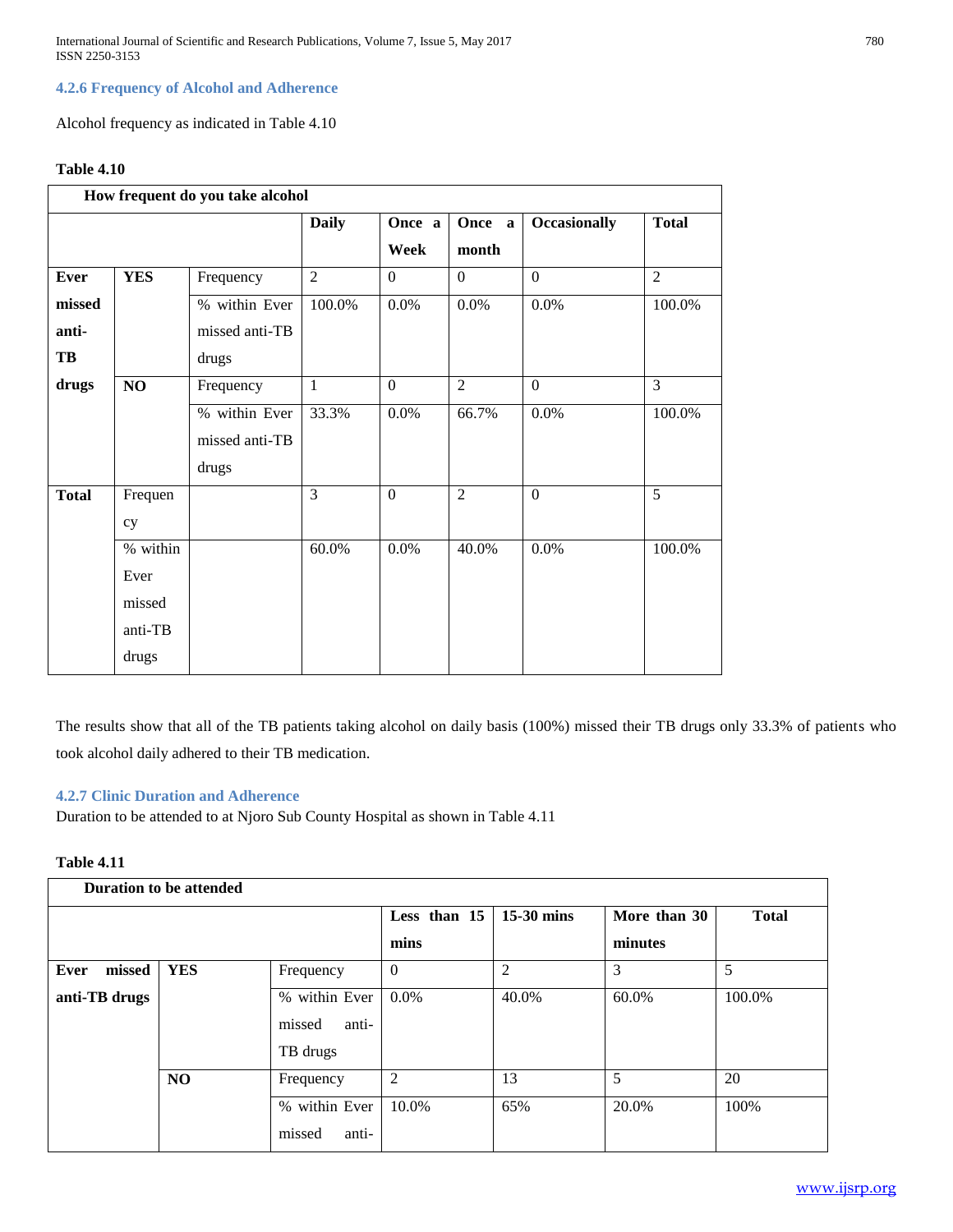|              |                 | TB drugs |    |     |         |      |
|--------------|-----------------|----------|----|-----|---------|------|
| <b>Total</b> | Frequency       |          |    | 15  | $\circ$ | 25   |
|              | % within Ever   |          | 8% | 60% | 32%     | 100% |
|              | missed<br>anti- |          |    |     |         |      |
|              | TB drugs        |          |    |     |         |      |

The findings revealed that the majority 60% of patients who missed drugs took more than 30 minutes to be attended to. On the other hand, majority 65% of patients who did not default indicated that they were served between 15 and 30 minutes while 20% were served in more than 30 minutes. This implies that the duration taken for patients to be attended in the hospitals influenced a lot on their compliance/defaulting to anti-TB medication.

**4.3 Patient factors associated with patient defaulting anti-TB drugs among patients attending Njoro Sub County Hospital-Nakuru Kenya**

## **4.3.1 Relationship with Health Care Provider and Defaulting**

#### **Table 4.12**

|            | Relationship with health care provider |                |             |       |                 |               |             |              |
|------------|----------------------------------------|----------------|-------------|-------|-----------------|---------------|-------------|--------------|
|            |                                        |                | <b>Very</b> | Good  | <b>Somewhat</b> | <b>Bad</b>    | <b>Very</b> | <b>Total</b> |
|            |                                        |                | good        |       | Good            |               | bad         |              |
| Ever       | <b>YES</b>                             | Frequency      | 1           | 1     | 3               | $\Omega$      | $\Omega$    | 5            |
| missed     |                                        | $\%$<br>within | 20.0%       | 20.0% | 60.0%           | 0.0%          | 0.0%        | 100%         |
| anti-TB    |                                        | Ever missed    |             |       |                 |               |             |              |
| drugs      |                                        | anti-TB        |             |       |                 |               |             |              |
|            |                                        | drugs          |             |       |                 |               |             |              |
|            | NO                                     | Frequency      | 12          | 5     | 2               | 1             | $\Omega$    | 20           |
|            |                                        | $\%$<br>within | 60.0%       | 25.0% | 10.0%           | 5.0%          | 0.0%        | 100%         |
|            |                                        | Ever missed    |             |       |                 |               |             |              |
|            |                                        | anti-TB        |             |       |                 |               |             |              |
|            |                                        | drugs          |             |       |                 |               |             |              |
| <b>Tot</b> | Frequency                              |                | 13          | 6     | 5               | 1             | $\Omega$    | 25           |
| al         | within<br>$\%$                         |                | 52.0        | 24.0  | 20.0%           | 1             | $0.0\%$     | 100%         |
|            | Ever                                   |                | $\%$        | $\%$  |                 | 6             |             |              |
|            | missed                                 |                |             |       |                 | $\frac{0}{0}$ |             |              |
|            | anti-TB                                |                |             |       |                 |               |             |              |
|            | drugs                                  |                |             |       |                 |               |             |              |

The results indicate that about half of the patients 60% and 25% who adhered well to the TB drugs had a very good relationship respectively with health care providers at the Njoro Sub-County chest clinic. The number was however smaller for those who defaulted with only 20% having very good and a good relationship respectively. This hence indicates that relationship with health care provider played a very major role on adherence. Poor relationship promoted defaulting. Some scholars have found that compliance is good when health care providers are emotionally supportive, give reassurance or respect and treat patients as equal partners (Jin, et al., 2008).Furthermore, results of a study by Gebremariam, et al., 2010 showed that the majority of patients were happy about the way health professionals received and treated them at the health centers. Some participants said that they were encouraged to go for treatment because health professionals received them with a "good face" and encouraged them to finish their treatment.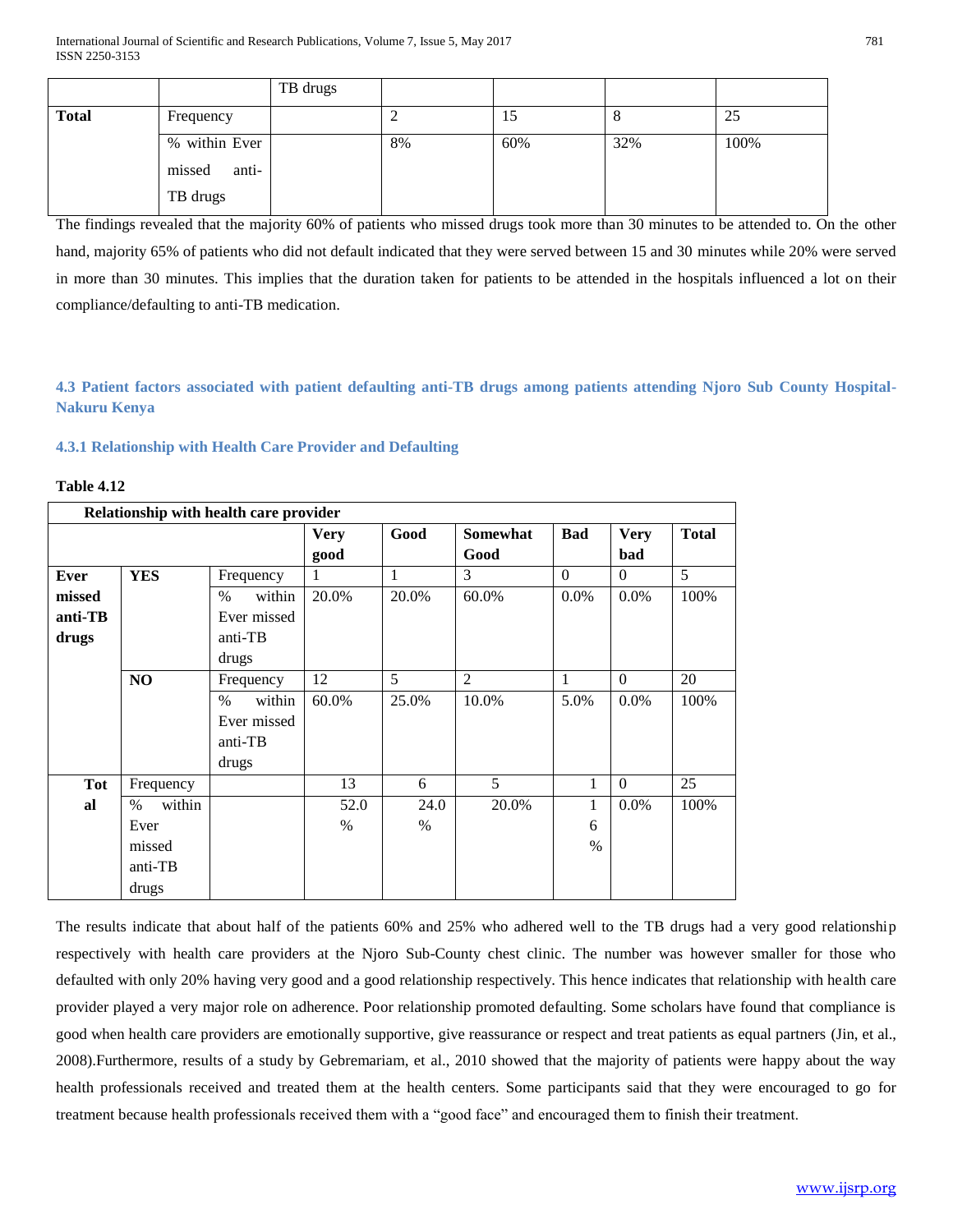## **4.3.2 Other Drugs and Defaulting**

Other drugs as indicated in Table 4.13.

## **Table 4.13**

|                    | Are you on other Drugs |                 |                |                |              |  |  |
|--------------------|------------------------|-----------------|----------------|----------------|--------------|--|--|
|                    |                        |                 | <b>Yes</b>     | No             | <b>Total</b> |  |  |
| <b>Ever missed</b> | <b>YES</b>             | Frequency       | 3              | $\overline{2}$ | 5            |  |  |
| anti-TB            |                        | % within Ever   | 60.0%          | 40.0%          | 100.0%       |  |  |
| drugs              |                        | missed<br>-anti |                |                |              |  |  |
|                    |                        | TB drugs        |                |                |              |  |  |
|                    | N <sub>O</sub>         | Frequency       | $\overline{4}$ | 16             | 20           |  |  |
|                    |                        | % within Ever   | 20%            | 80%            | 100.0%       |  |  |
|                    |                        | missed<br>anti- |                |                |              |  |  |
|                    |                        | TB drugs        |                |                |              |  |  |
| <b>Total</b>       | Frequency              |                 | 7              | 18             | 25           |  |  |
|                    | within Ever<br>$\%$    |                 | 28%            | 72%            | 100.0%       |  |  |
|                    | missed anti-TB         |                 |                |                |              |  |  |
|                    | drugs                  |                 |                |                |              |  |  |

The study found that most of TB patients who adhered to their drugs (80%) were not on other drugs as opposed to 40% who missed their drugs. Consequently, 60% of those who missed their drugs were also on other drugs. This therefore, implies that other drugs averagely affected adherence to anti-TB drugs. Other types of drugs commonly administered to some TB patients include; Antiretroviral (50%), Anti-diabetic drugs (13%), Anti-hypertensive (12%) and others at 25%. In respect to these findings a study conducted by (Gebremariam, et al., 2010) showed that patients attributed pill burden to be one of the major challenges of concomitant treatment: They used expressions such as "becoming a drug bag" and "becoming a pharmacy".

## **4.3.3 Smoking and Defaulting**

Smoking as shown in Table 4.14

## **Table 4.14**

## **Influence of Smoking and defaulting to anti-TB drugs**

|                | Do you smoke    |                 |                |                |              |  |  |  |
|----------------|-----------------|-----------------|----------------|----------------|--------------|--|--|--|
|                |                 |                 | Yes            | N <sub>0</sub> | <b>Total</b> |  |  |  |
| missed<br>Ever | <b>YES</b>      | Frequency       |                | $\overline{4}$ | 5            |  |  |  |
| anti-TB drugs  |                 | % within Ever   | 20.0%          | 80.0%          | 100.0%       |  |  |  |
|                |                 | missed<br>anti- |                |                |              |  |  |  |
|                |                 | TB drugs        |                |                |              |  |  |  |
|                | N <sub>O</sub>  | Frequency       | $\overline{2}$ | 18             | 20           |  |  |  |
|                |                 | % within Ever   | 10.0%          | 90.%           | 100.0%       |  |  |  |
|                |                 | missed<br>anti- |                |                |              |  |  |  |
|                |                 | TB drugs        |                |                |              |  |  |  |
| <b>Total</b>   | Frequency       |                 | 3              | 22             | 25           |  |  |  |
|                | % within Ever   |                 | 12.%           | 88%            | 100.0%       |  |  |  |
|                | missed<br>anti- |                 |                |                |              |  |  |  |
|                | TB drugs        |                 |                |                |              |  |  |  |

The results show that majority of anti-TB drug defaulters (80%) were not smokers, only 20% were. Consequently, 90% of drug compliant patients were not smokers and 10.0% smoked yet they never defaulted the drugs. Smoking therefore had a very minor influence on defaulters if any.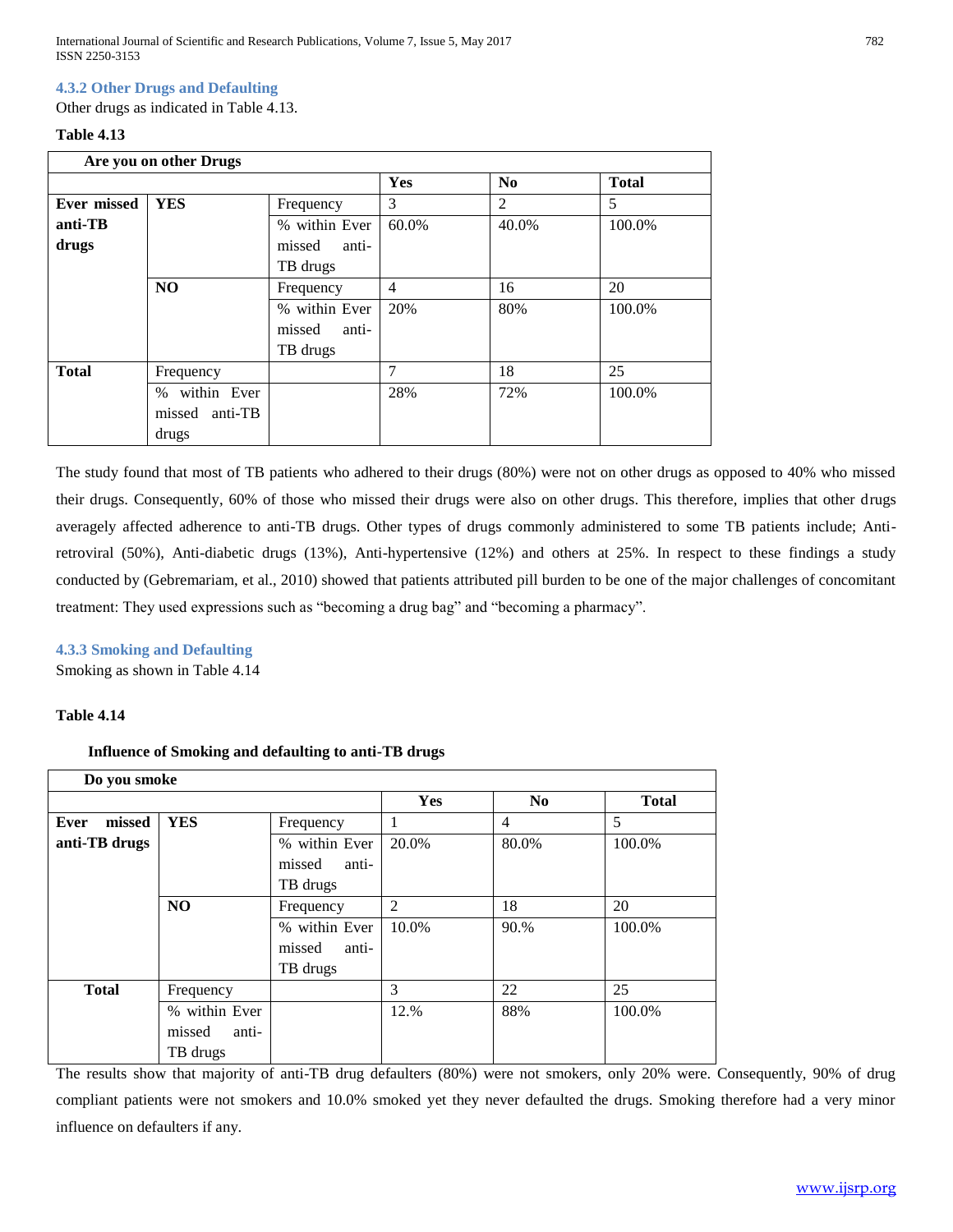## **4.3.4 Medical Cost Incurred and Defaulting**

Medical Cost Incurred as indicated in Table 4.15.

#### **Table 4.15**

|                | <b>Any Medical Cost incurred</b>             |                                              |                |                |                  |              |
|----------------|----------------------------------------------|----------------------------------------------|----------------|----------------|------------------|--------------|
|                |                                              |                                              | <b>Yes</b>     | N <sub>0</sub> | <b>Not Sure</b>  | <b>Total</b> |
| missed<br>Ever | <b>YES</b>                                   | Frequency                                    | $\mathbf 1$    | 4              | $\boldsymbol{0}$ | 5            |
| anti-TB drugs  |                                              | % within Ever<br>missed<br>anti-<br>TB drugs | 20.0%          | 80.0%          | 0.0%             | 100.0%       |
|                | NO                                           | Frequency                                    | 3              | 17             | $\mathbf{0}$     | 20           |
|                |                                              | % within Ever<br>missed<br>anti-<br>TB drugs | 15%            | 85%            | 0.0%             | 100%         |
| <b>Total</b>   | Frequency                                    |                                              | $\overline{4}$ | 21             | $\mathbf{0}$     | 25           |
|                | % within Ever<br>missed<br>anti-<br>TB drugs |                                              | 16%            | 84%            | 0.0%             | 100%         |

The findings revealed that majority of patients 84% indicated that they never incurred any medical cost. Majority 80% of those who defaulted never incurred any medical costs similarly to 85% who complied. Cases of medical charges were scanty across those who were interviewed. Hence there is no clear indication on whether charges influenced defaulting.

## **4.3.5 Chest Clinic Interference with Work Schedule and Defaulting**

Interference with work schedule as shown in Table 4.16.

# **Table 4.16**

|                | Does chest clinic interfere with work schedule |               |            |                |       |              |  |
|----------------|------------------------------------------------|---------------|------------|----------------|-------|--------------|--|
|                |                                                |               | Not at all | A little       | A lot | <b>Total</b> |  |
| missed<br>Ever | <b>YES</b>                                     | Frequency     |            |                | 3     | 5            |  |
| anti-TB drugs  | % within Ever<br>missed<br>anti-<br>TB drugs   |               | 20.0%      | 20%            | 60%   | 100.0%       |  |
|                | N <sub>O</sub>                                 | Frequency     | 6          | $\mathfrak{D}$ | 3     | 11           |  |
|                |                                                | % within Ever | 54%        | 18.9%          | 27.2% | 100.0%       |  |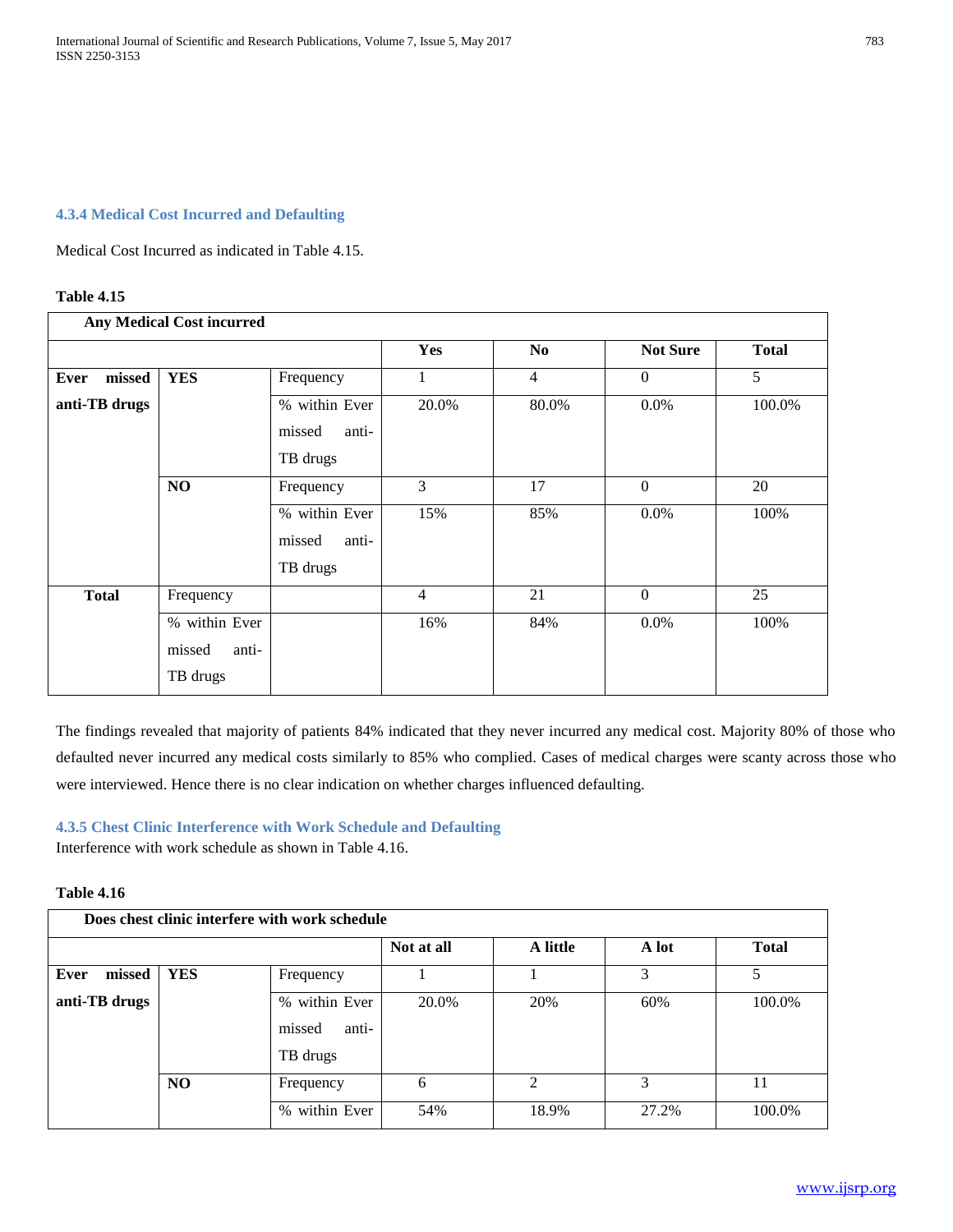|              |                 | missed<br>anti-<br>TB drugs |        |        |       |      |
|--------------|-----------------|-----------------------------|--------|--------|-------|------|
| <b>Total</b> | Frequency       |                             | ⇁      |        | O     | 16   |
|              | % within Ever   |                             | 43.75% | 18.75% | 37.5% | 100% |
|              | missed<br>anti- |                             |        |        |       |      |
|              | TB drugs        |                             |        |        |       |      |

The findings revealed that majority of those patients who defaulted the drugs 60% found the chest clinic to interfere a lot with their work schedules, 20% cited that it interfered but a little. Consequently, 18.9% of those who complied indicated that the chest clinic had little interference while 54% cited that this did not at all interfere with their work schedule. This hence shows that interference with work schedule influenced defaulting.

# **4.3.6 Side Effects and Defaulting**

Side effects as shown in Table 4.17.

## **Table 4.17**

|                       | <b>Frequency</b> | Percent $(\% )$ |
|-----------------------|------------------|-----------------|
| Peripheral Neuropathy | $\mathcal{I}$    | 28              |
| Nausea and Vomiting   | 10               | 40              |
| Jaundice              | 3                | 12              |
| Gastritis             | $\mathcal{D}$    | 8               |
| Diarrhea              | 3                | 12              |
| <b>Total</b>          | 25               | <b>100.0</b>    |

The results indicate that nausea and vomiting was the most experienced side effect by patients at 40% followed by Peripheral Neuropathy (28%), Jaundice and Diarrhea tying at 12% and gastritis (8%). This majorly contributed to defaulting on anti-TB drugs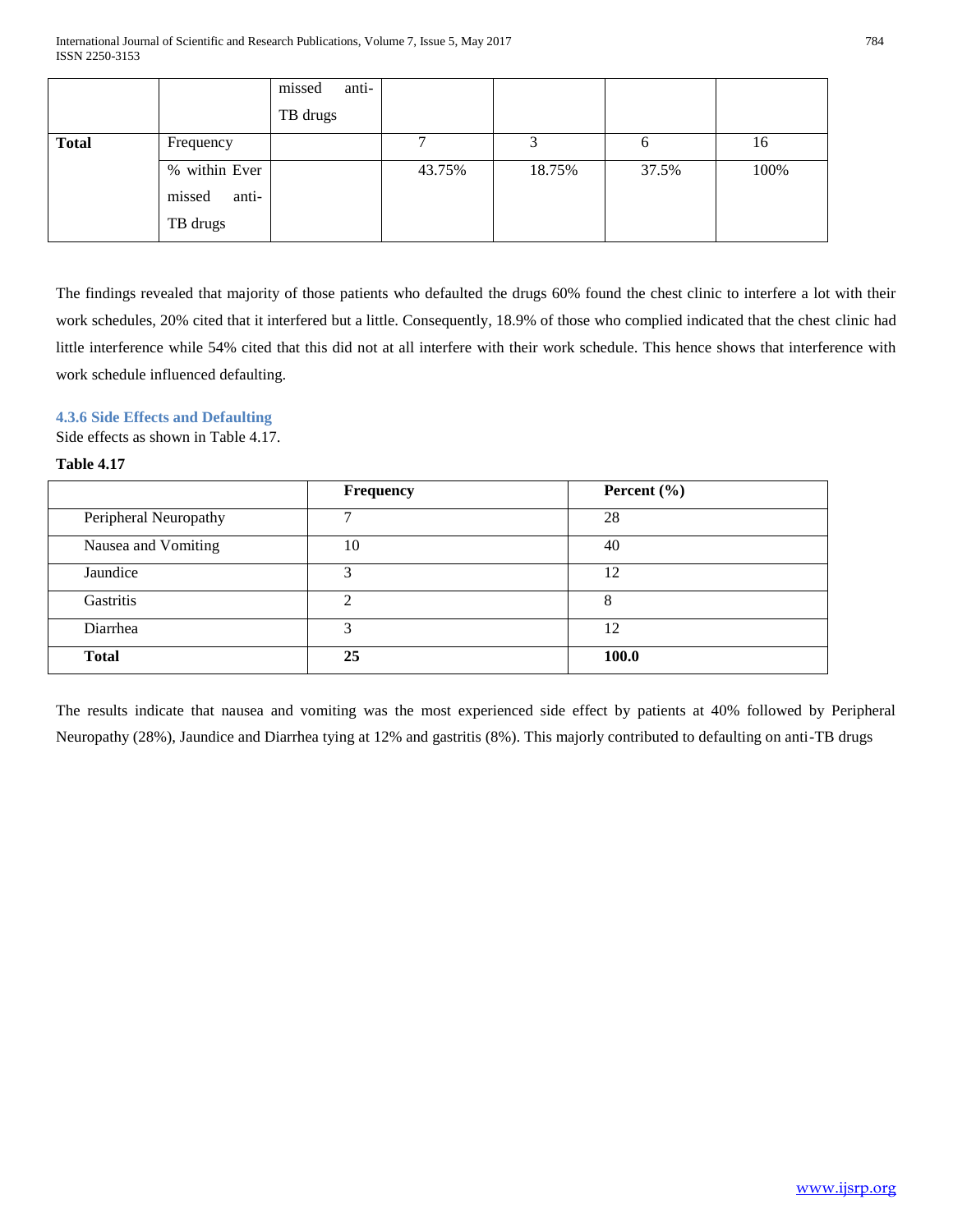#### **4.3.7 Frequency of Alcohol and Defaulting**

Frequency of alcohol intake as shown in Table 4.18.

## **Table 4.18**

#### **Frequency of Alcohol and adherence to anti-TB Drugs**

|                    | How frequent do you take alcohol |                 |              |                  |                  |                     |              |
|--------------------|----------------------------------|-----------------|--------------|------------------|------------------|---------------------|--------------|
|                    |                                  |                 | <b>Daily</b> | <b>Once</b><br>a | <b>Once</b><br>a | <b>Occasionally</b> | <b>Total</b> |
|                    |                                  |                 |              | Week             | month            |                     |              |
| <b>Ever missed</b> | <b>YES</b>                       | Frequency       | 2            | $\theta$         | 0                | $\Omega$            | 2            |
| anti-TB            |                                  | % within Ever   | 100.0%       | 0.0%             | 0.0%             | $0.0\%$             | 100.0%       |
| drugs              |                                  | missed<br>anti- |              |                  |                  |                     |              |
|                    |                                  | TB drugs        |              |                  |                  |                     |              |
|                    | N <sub>O</sub>                   | Frequency       |              | $\Omega$         | $\overline{2}$   | $\Omega$            | 3            |
|                    |                                  | % within Ever   | 33.3%        | $0.0\%$          | 66.7%            | $0.0\%$             | 100.0%       |
|                    |                                  | missed<br>anti- |              |                  |                  |                     |              |
|                    |                                  | TB drugs        |              |                  |                  |                     |              |
| <b>Total</b>       | Frequency                        |                 | 3            | $\theta$         | 2                | $\Omega$            | 5            |
|                    | % within Ever                    |                 | 60.0%        | $0.0\%$          | 40.0%            | $0.0\%$             | 100.0%       |
|                    | missed<br>anti-                  |                 |              |                  |                  |                     |              |
|                    | TB drugs                         |                 |              |                  |                  |                     |              |

The results indicate that all of the TB patients taking alcohol on daily basis (100%) missed their TB drugs. 33.3% of patients who took alcohol daily adhered to their TB medication. Hence the frequency of alcohol consumption among TB patients determined greatly their default to anti-TB drugs.

## **CHAPTER FIVE: SUMMARY CONCLUSIONS AND RECOMMEDATION**

#### **5.0 Introduction**

This chapter discussed the findings of the study in summary, concludes and recommends measures for action by various stakeholders in public health and TB prevention and cure programmes. Default to TB treatment is a major barrier to optimal care of TB patients, and an important challenge in the national TB control program. Completion of treatment is the necessary condition for the patient's cure and the prevention of multi-resistant TB strains.

## **5.1 Summary of the research findings**

The aim of the study was to identify patient factors that influence compliance and default to anti-TB drugs respectively among patients attending Njoro chest clinic in Nakuru County. Questionnaire was used to take data from patients attending Njoro chest clinic while the interview guide helped to explain to patients on the nature and response expected from questions. Data obtained from the questionnaires was analyzed using excel and tables. Analysis was based on the respondents' responses in relation to their adherence or compliance with the drug. The study established the following as the factors contributing to default in anti-TB drugs among patients.

The findings revealed that 50.0% of the patients had missed anti-TB drug within the last five days preceding the date of the interview. This implies that the level of drug default was relatively high. Majority of the patients who defaulted their drugs visited the chest clinic either once or twice a month. Meaning that regular visit to the clinic improved or enhanced perfect adherence may be through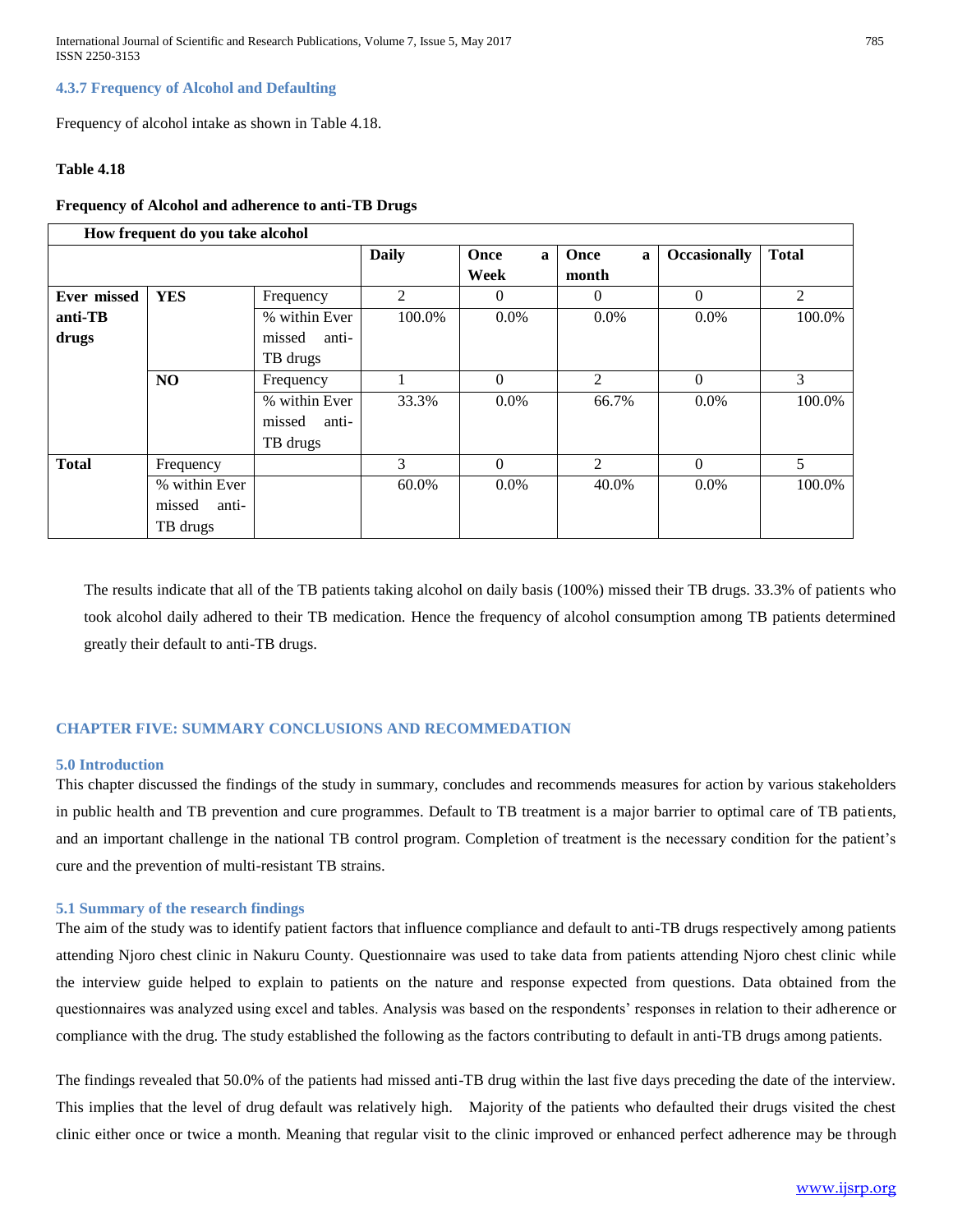regular remainders of how to take their drugs well. Consequently, the duration taken for patients to be attended at the hospital influenced a lot on their compliance to medication. Cases of medical charges were scanty across; however, there is no clear link on whether charges influenced default. Compliance was highly associated with the level of interference with their work schedules. Majority of patients who defaulted drugs attributed it to conflict with work schedules. Relationship with health care providers also played a very key role on adherence; good relationship improved adherence while bad relationship derailed compliance. Compliance was also highly related with the information held by the patient on the disease, similarly patient counseling also determined adherence. Majority of patients who missed drugs confirmed that indeed this was as a result of the side effects. Being on multiple drugs also influenced default on anti-TB drugs, these meant multiple side effects. Default challenges were higher among alcohol lovers as opposed to non-alcoholics. This was due to alcohol influence that may have resulted into forgetfulness or ignorance. Smoking however, did not significantly influence patients to comply or default the anti-TB drugs.

#### **5.2 Conclusions**

This study therefore concludes that default to anti TB drugs was still common among TB patients attending Njoro Sub County Hospital.

- i. The main factors that enhance adherence include the level of information held by the patient on the disease, side effects, Alcohol, clinic duration, lack of counseling and frequency of attendance to chest clinic.
- ii. Consequently, the main factors that contributed to defaulting anti TB drugs include alcohol influence, poor relationship with the health care provider, side effects, patients on other drugs and conflict between visiting hours and work schedule.

#### **5.3 Recommendations**

The study therefore recommends the following action by Njoro Sub County Hospital Stakeholders, the Ministry of Medical Services and the Division of Public Health:

- i. More awareness campaigns should be done for patients to understand more about the disease, the medication process and the importance of regular visits to enhance compliance.
- ii. The time should be adjusted accordingly to accommodate the busy schedules of employees who find it difficult to get to the health facility and health care providers should improve their relationship with TB patients to enhance adherence.

 There is also an urgent need for Njoro Sub County Hospital with the help of Nakuru County Government and NACADA to device a programme that would help sensitize TB patients on the dire effects of alcohol abuse in turn this would help reduce the possibility of missing anti TB drugs and defaulting.

#### **REFERENCES**

7

- 6 9 1. Addington Whitney W (1979). Patient complience: The most serious remaining problem in the control of tuberculosis in the united states *Chest*. 76:741-743.
- 2. Amuha M, Kutyami P, Kutotu FE, Odoi- Adome R, and Kalyango JN. (2009). Non-adherence to anti-TB drugs among TB/HIV co-infected patients in Mbarara Hospital Uganda: Prevalence and associated factors *African Health Sciences*9: S9- S15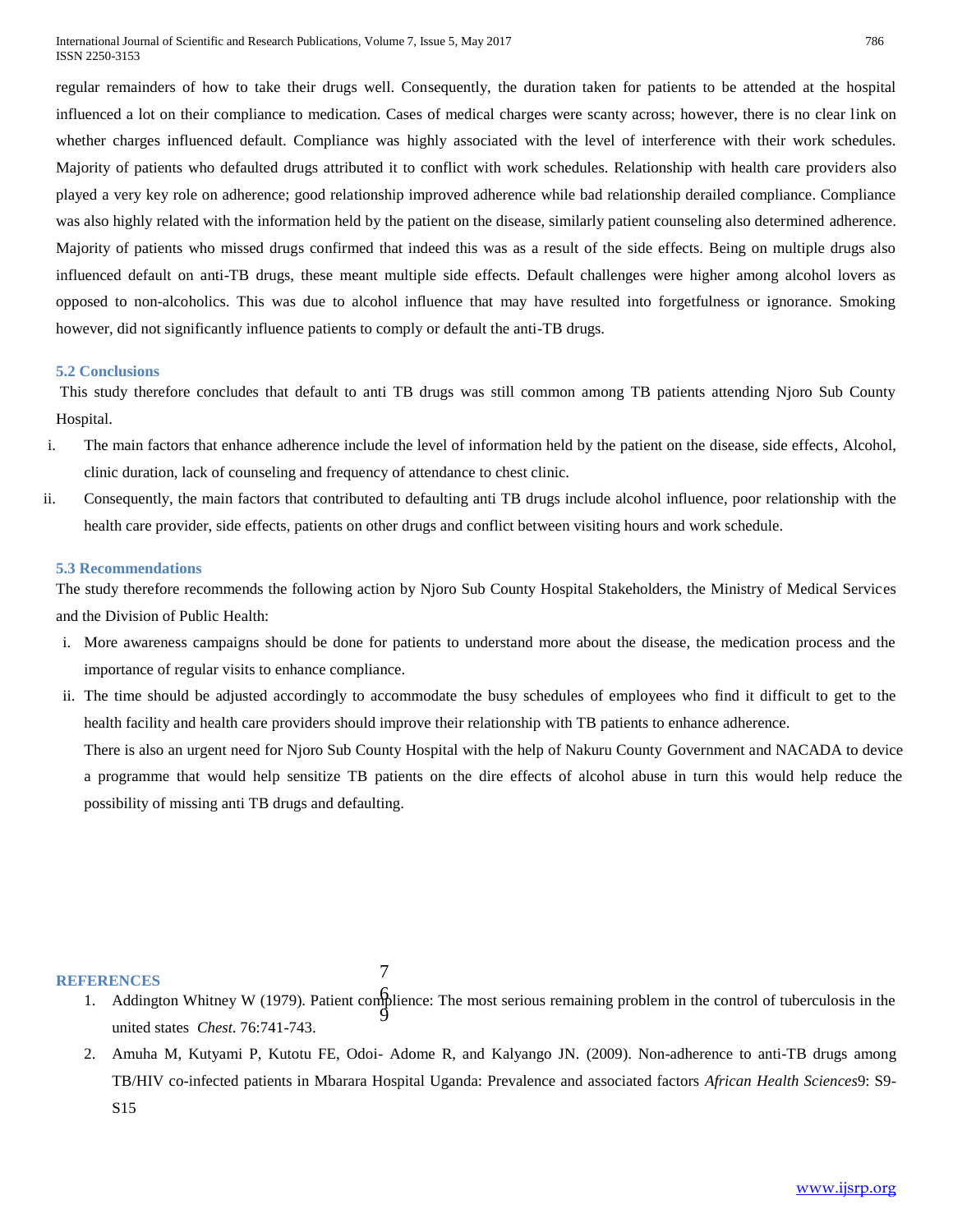- 3. Cambanis, A, Ramsay A, Yasin, M and Cuevas, L. (2007). Duration and associated factors of patient delay during TB screening in rural Cameroon. Tropical Medicine and International Health 12(2):1309-1314.
- 4. Cambanis, A, Ramsay, A, Wirkom, V, Tata, E and Cuevas, L. (2007). Investing in microscopy: an opportunity to optimize smear-based case detection of TB. *The international Journal of TB and Lung disease* 11(1):40.
- 5. Chung, W, Chang, R and Guo, H. (2007). Variations of care quality for infectious pulmonary tuberculosis in Taiwan: a population based cohort study. *BMC public Health*.From:http://www.biomedcentral.com/1471-2458/7/107 (accessed 4 January 2016).
- 6. Cohen, L. and Manion, L. (2006). Research Methods in Education,  $7<sup>th</sup>$  Ed
- 7. Daniel, T. (2005).Robert Koch and the pathogenesis of TB. *The International Journal of TB and Lung Disease* 9(11): 1181- 1182.
- 8. Demissie, M, Omer, O, Lindjorn, B and Hombergh, J. (2006).The Epidemiology and Ecology of Health and Disease in Ethiopia. Addis Ababa: Shama books.
- 9. Kenya National Bureau of Statistics Kenya Demographic Health Survey (2009). Report : GOK Publishers, 2010.
- 10. Kulkarni P, Akarte S, Mankeshwar R, Bhawalkar J, Banerjee A, and Kulkarni A. (2013)*Non-Adherence of New Pulmonary Tuberculosis Patients to Anti-*tuberculosis treatment [Journal] // Annals of Medical and Health Sciences Research. - 2013. - 1 : Vol. 3. - pp. 67-74.
- 11. Ministry of Health (Ethiopia) (2008).Implementation guidelines for TB/HIV collaborative activities in Ethiopia. Addis Ababa: Central printing press.
- 12. Ministry of Health (Kenya) (2009). TB prevention and control programme: special issue for World TB Day. *Annual Bulletin*  1(1):1-26.
- 13. Munro, S, Lewin, S, Smith, H, Engel, M, Fretheim, A and Volmink, J. (2007).Patient adherence to TB treatment. A systematic Review of Qualitative Research. PublicPartnership EastAfrica [Online]. - 2016. – March 5, 2016. www.kenyapartnership.org/tbtreatmentnew.html.
- 14. Raviglione MC, Lange C, and Migliori GB. (2001). The Burden of drug resistant TB and mechanisms for its control.*Annals NY Academy Science* Vol. 953. - pp. 88-97
- 15. Raviglione M, and Gatanuh H (2005).Harrison's Principles of Internal Medicine. 16th edition:macgrow hill publishers.
- 16. Richard E and Koo D (2008).*TB in Africa-combating an HIV-driven crisis*.The New England Journal of Medicine.
- 17. Sagbakken M, Frich JC, and Bjune G. (2008). *Barriers and enablers in the management of tuberculosis treatment inAddis Ababa, Ethiopia*: a qualitative study [Journal] // BMC Public Health. - [s.l.] : Biomed Central, 2008. - Vol. 8. - pp. 11-22. http://www.biomedcentral.com/1471-2458/8/11.
- 18. Stommel M and Willis C. (2004). Clinical Research [Book Section] // Concepts and Principles for advanced practice nurses. [s.l.] : Lippincott, Williams and Wilkins, 2004.
- 19. TB-CARE (2013) [Online] accessed February 15, 2016. http://www.tbcare1.org/countries/africa/ken/.
- 20. Torun T, Gungor G, Ozem I, Bolubasi Y, Maden E, Bicakci B, Atac G and Serin T. (2005). Side effects associated with the treatment of multi drug resistant tuberculosis *Int J Tuber lung Disease*Vol. 9. - pp. 1373-7.
- 21. World Health Organization (2009) UNAIDS AIDS Epidemic Update.
- 22. World Health Organization (2010) Global Report 2010. –accessed January 20, 2016. http://www.who.int/tb/publications/global\_report/2010/pdf/full\_report.
- 23. World Health Organization (2012) Global TB report [Report].–accessed February 15, 2016. http://www.who.int/tb/publications/global\_report/2012/pdf/full\_report.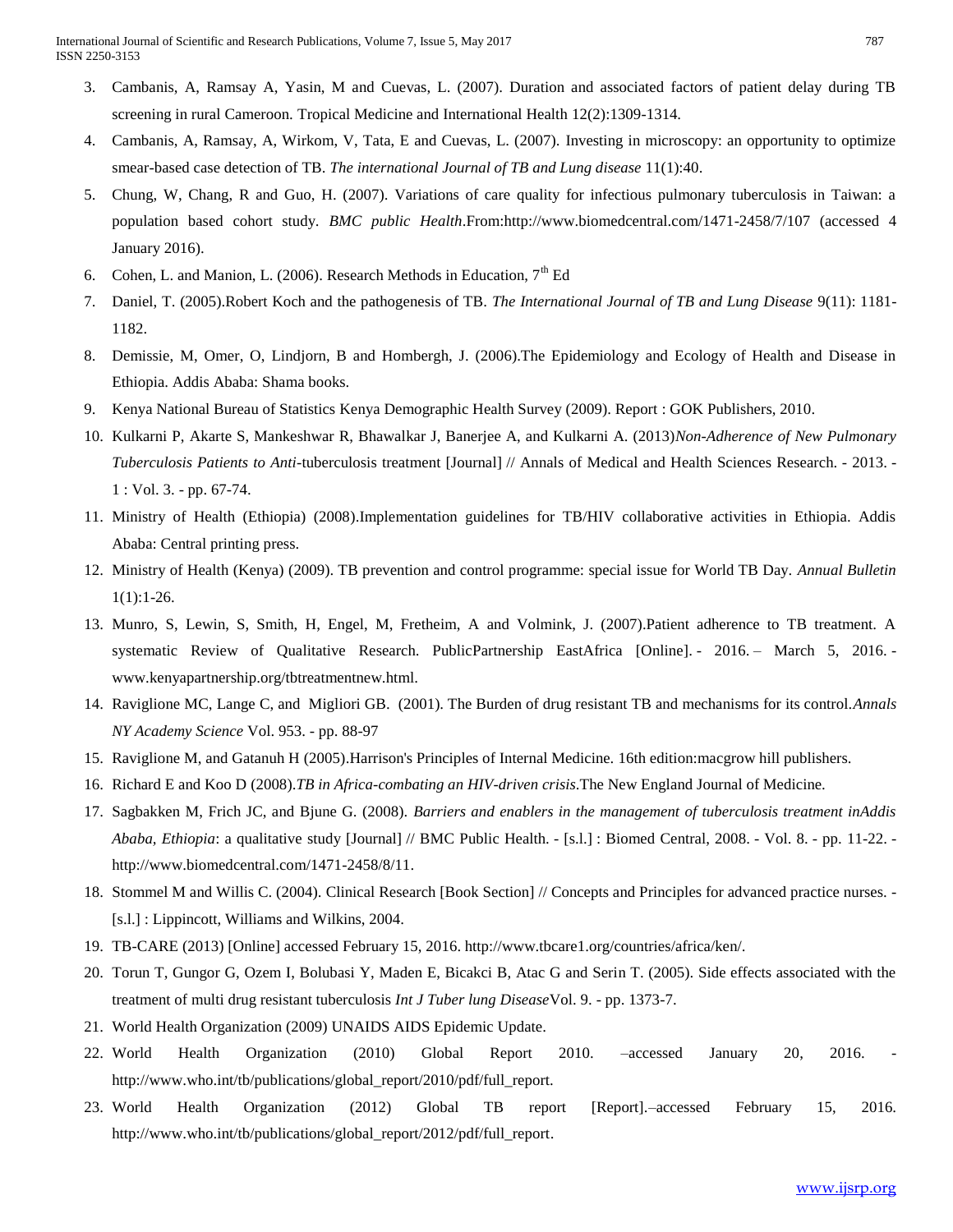International Journal of Scientific and Research Publications, Volume 7, Issue 5, May 2017 788 ISSN 2250-3153

- 24. World Health Organization (2013) Global Plan to Stop TB 2006-2015 [Online] // WHO. –accessed February 15, 2016. http//www.who.int/tb/features\_archives/global\_plan\_to\_stop\_tb/en/
- 25. World health organization TB fact sheet [Online]. 2016. 2 15, 2016. http://www.who.int/mediacentre/factsheet/fs104/en/.
- 26. World Health Organization (2004).Brief guide on TB control for primary health care providers. From: http://www.euro.who.int/document/e82858.pdf accessed 24 february2016).
- 27. World Health Organization (2007). TB fact sheet http://www.who.int/mediacentre/factsheets/fs104/en/
- 28. World Health Organization.(2009). Global TB control, epidemiology, strategy andfinancing.from:http://www.who.int/tb/publications/global\_report/2009/pdf/full\_report.pdf (accessed January 29, 2016).
- 29. World Health Organization.(2010). Global TB control, epidemiology, strategy andfinancing.from:http://www.who.int/tb/publications/global\_report/2009/pdf/full\_report.pdf (accessed January 29 2016).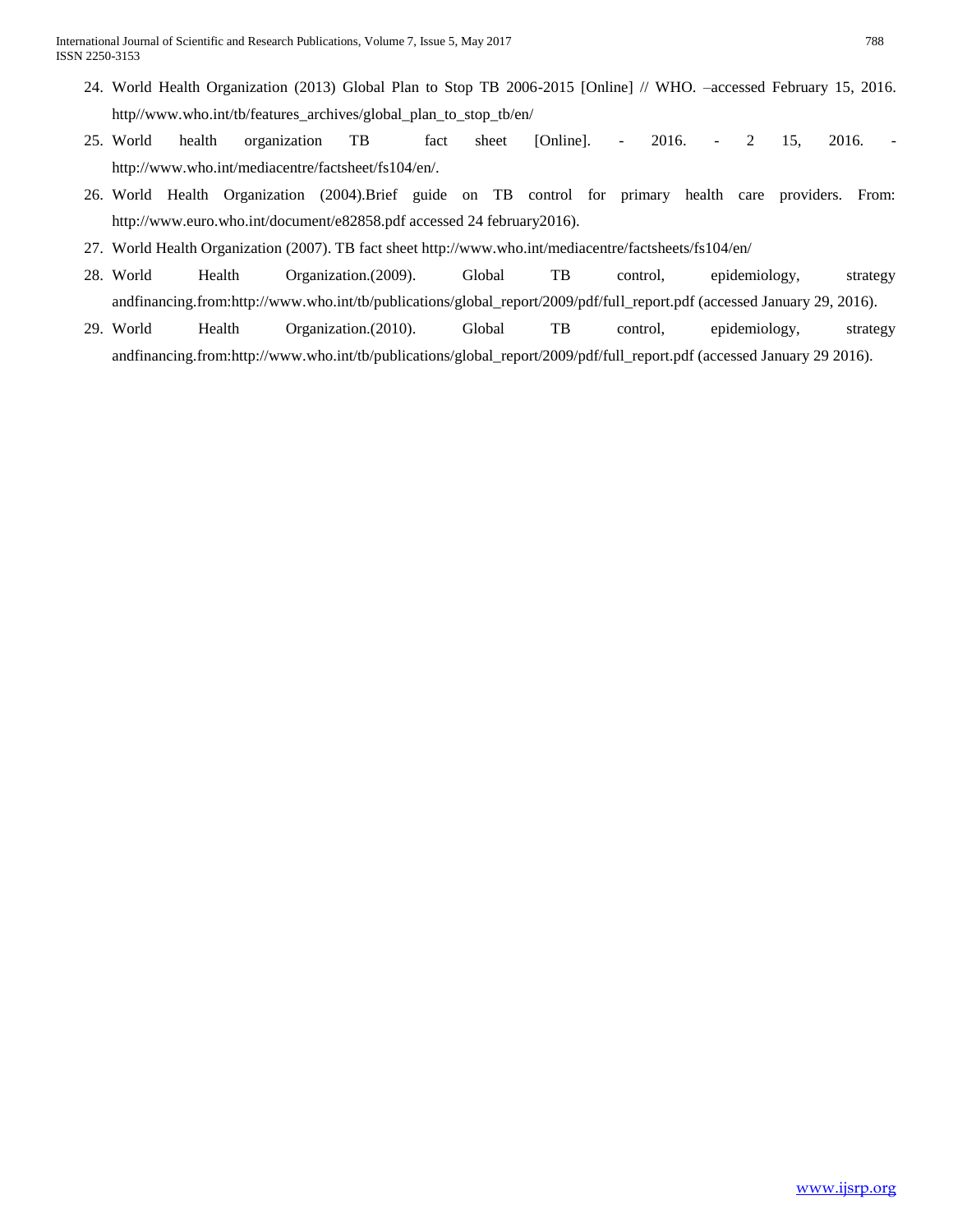International Journal of Scientific and Research Publications, Volume 7, Issue 5, May 2017 ISSN 2250-3153

#### APPENDICES

#### **Appendix I- Informed Consent Form**

**TITLE: Health care system factors that influence adherence to anti-tuberculosis medication among patients in Njoro sub county health center**

#### **INVESTIGATOR: Spencer Oyugi**

#### **PROCEDURES**

**An interviewer administered questionnaire will be used to collect baseline data.**

## **RISKS**

**There exists no potential risks**

## **BENEFITS**

**No direct benefits will be realized by the participants. However the information collected will contribute to scientific knowledge on management of TB cases in our healthcare settings.**

#### **PRIVACY AND CONFIDENTIALITY**

**I understand that I am entitled to utmost privacy during all the steps that will be undertaken during this research study. Only authorized research staff will be privy to private information I divulged as a result of this study and such information can only be shared with another third party after my express written consent**

#### **RIGHT TO REFUSE PARTICIPATION/WITHDRAW**

**I understand that it is within my right to freely to withdraw from this study or any of its procedures at any time that I feel I cannot go on without a feeling of guilt or obligation to anyone.**

#### **PRIVACY AND CONFIDENTIALITY**

**I understand that I am entitled to utmost privacy during all the steps that will be undertaken during this research study. Only authorized research staff will be privy to private information I divulged as a result of this study and such information can only be shared with another third party after my express written consent**

**SIGNATURE OF PARTICIPANT…………. DATE …………………………**

**SIGNATURE OF STUDY STAFF ………… DATE ………………………**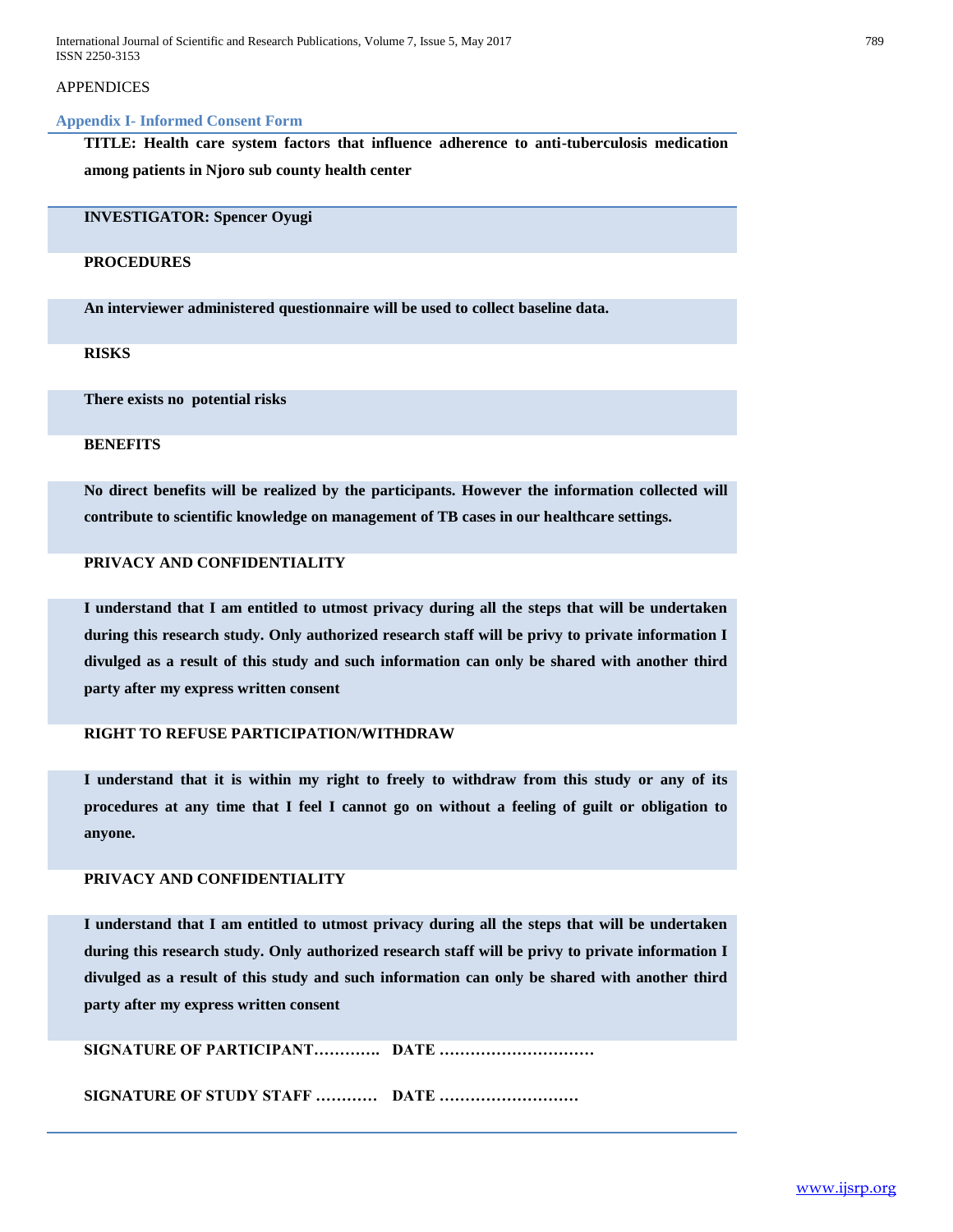International Journal of Scientific and Research Publications, Volume 7, Issue 5, May 2017 790 ISSN 2250-3153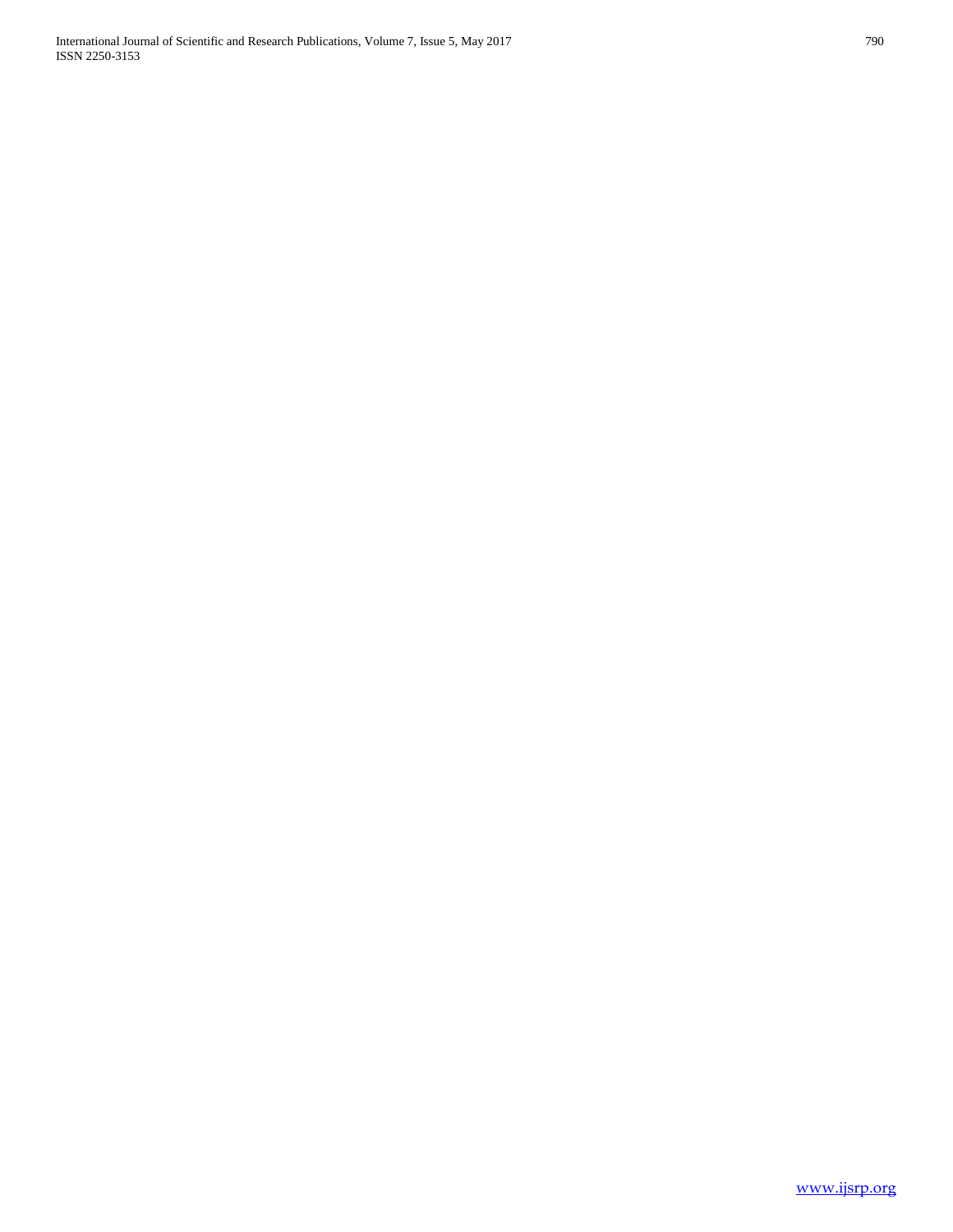# **Appendix II-Questionnaire**

|    | Questionnaire Unique No.                                                                |  |  |  |  |  |  |  |
|----|-----------------------------------------------------------------------------------------|--|--|--|--|--|--|--|
|    | Part A                                                                                  |  |  |  |  |  |  |  |
|    |                                                                                         |  |  |  |  |  |  |  |
|    | 1. Date of interview $\_\_\_\_\_\_\_\_\_\$ (dd/mm/yy):                                  |  |  |  |  |  |  |  |
| 2. | Age (in years) $\_\_\_\_\_\_\_\_\_\_\_\_\_\_\_\_\_\_\_\_\_\_\_\_\_\_\_\_\_\_$           |  |  |  |  |  |  |  |
| 3. | Education level: None [1]<br>Primary [2]<br>Tertiary [4]<br>Secondary [3]               |  |  |  |  |  |  |  |
|    | 4. Employment: None [1]<br>Self [2] Employee [3]                                        |  |  |  |  |  |  |  |
| 5. | If employed does clinic attendance interfere with your work schedule                    |  |  |  |  |  |  |  |
|    | Not at all $[1]$<br>A little $[2]$<br>A lot [3] Extremely [3]                           |  |  |  |  |  |  |  |
| 6. | <b>Marital Status:</b><br>Single [1]<br>Married [2]<br>Widowed [3]                      |  |  |  |  |  |  |  |
| 7. | How long does it take you to reach the health facility?                                 |  |  |  |  |  |  |  |
|    | Less than 30 mins(1)30min to 1 hour (2) between $1-2$ hours (3) more than $2$ hours (4) |  |  |  |  |  |  |  |
|    | 8. How long does it take for you to be attended to                                      |  |  |  |  |  |  |  |
|    | Less than 15 mins [1] 15-30 mins [2] more than 30 mins [3]                              |  |  |  |  |  |  |  |
|    | 9. How often do you come to the chest clinic?                                           |  |  |  |  |  |  |  |
|    | Once a week [1]<br>Twice in a month [2] once a month [3]                                |  |  |  |  |  |  |  |
|    |                                                                                         |  |  |  |  |  |  |  |
|    | 11. Do you incur any cost of medication?                                                |  |  |  |  |  |  |  |
|    | Yes $[1]$<br>No[2]                                                                      |  |  |  |  |  |  |  |
|    |                                                                                         |  |  |  |  |  |  |  |
|    | 13. How is the relationship between you and your health care provider?                  |  |  |  |  |  |  |  |
|    | Very good $(1)$<br>Good $(2)$<br>Somewhat good (3) Bad<br>$(4)$ Very Bad $(5)$          |  |  |  |  |  |  |  |
|    | 14. Did the health care provider give you any information concerning your illness?      |  |  |  |  |  |  |  |
|    | Yes $(1)$<br>No $(2)$                                                                   |  |  |  |  |  |  |  |
|    |                                                                                         |  |  |  |  |  |  |  |
|    |                                                                                         |  |  |  |  |  |  |  |
|    |                                                                                         |  |  |  |  |  |  |  |
|    |                                                                                         |  |  |  |  |  |  |  |
|    | 16. Did the health worker counsel you on drug adherence                                 |  |  |  |  |  |  |  |
|    | Yes $[1]$<br>No[2]                                                                      |  |  |  |  |  |  |  |
|    | 17. Are drugs always available at the health facility on every visit? $Yes(1) No(2)$    |  |  |  |  |  |  |  |
|    |                                                                                         |  |  |  |  |  |  |  |
|    | 19. Do you receive any injections?                                                      |  |  |  |  |  |  |  |
|    | Yes $[1]$<br>No [2]                                                                     |  |  |  |  |  |  |  |
|    | 20. Have you ever missed any injections or drugs?                                       |  |  |  |  |  |  |  |
|    | Yes $[1]$<br>No [2]                                                                     |  |  |  |  |  |  |  |
|    | 21. How many injections or drugs have you missed taking in the last 5 days              |  |  |  |  |  |  |  |
|    | 22. Do you experience any serious side effects after taking your drugs                  |  |  |  |  |  |  |  |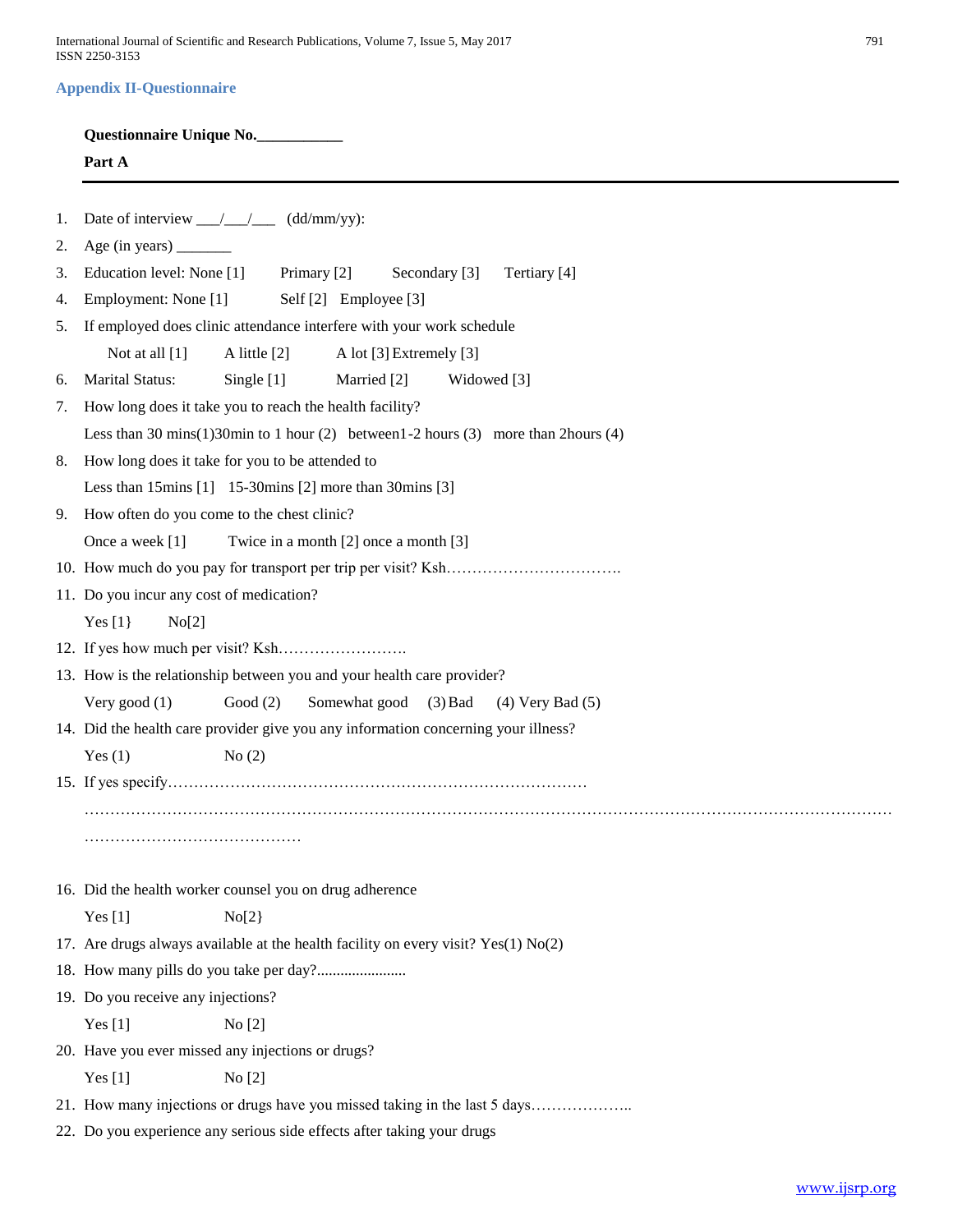ISSN 2250-3153 Yes [1] No [2] 23. Have you ever missed taking drugs because of any side effects Yes [1] No [2] 24. If yes which ones……………………………… 25. Are you on any other medication for any other chronic illness?  $Yes [1]$  No [2] 26. If yes which one ART [1] Anti-diabetics [2] Anti-Hypertensive [3] other [4] (specify)......... 27. Do you receive any food support Yes [1] No [2] 28. Do you take alcohol Yes [1] No [2] 29. How frequent Daily [1] Once a week [2] Once a month [3] occasionally [4] 30. Do you smoke Yes [1] No [2] 31. How frequent Daily [1] Once a week [2] Once a month [3] occasionally [4]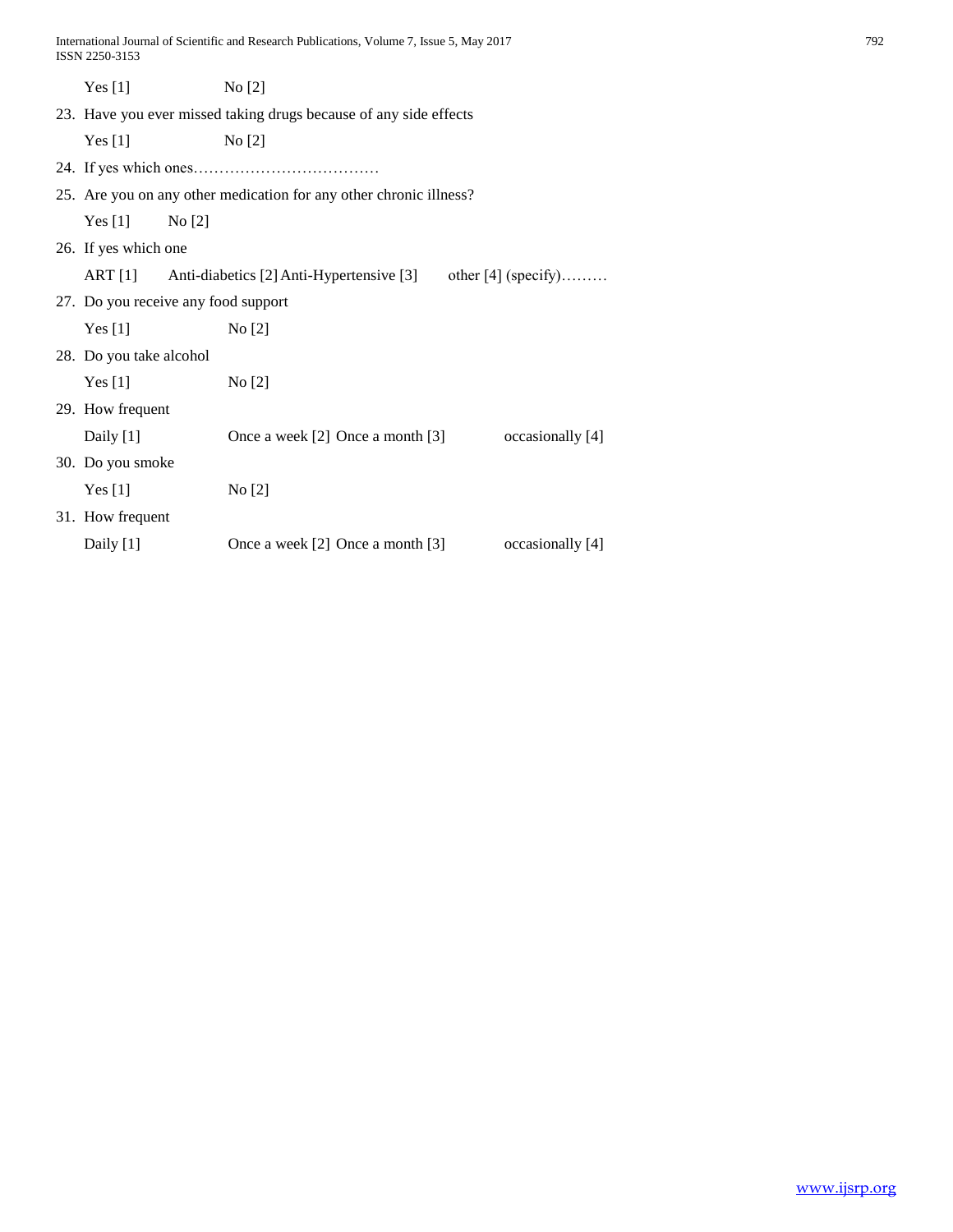International Journal of Scientific and Research Publications, Volume 7, Issue 5, May 2017 793 ISSN 2250-3153

**Appendix III- Implementation Schedule**

| <b>DATE</b>                                                            | <b>ACTIVITY</b>        |
|------------------------------------------------------------------------|------------------------|
| 3RD JANUARY TO 31ST JANUARY<br>2016                                    | PROPOSAL DEVELOPMENT   |
| $29^{TH}$<br>$2^{ND}$<br><b>TO</b><br><b>FEBRUARY</b><br>FEBRUARY 2016 | <b>DATA COLLECTION</b> |
| $1ST$ MARCH TO MARCH 2016                                              | <b>DATA ANALYSIS</b>   |
| $12^{TH}$ APRIL                                                        | <b>PRESENTATION</b>    |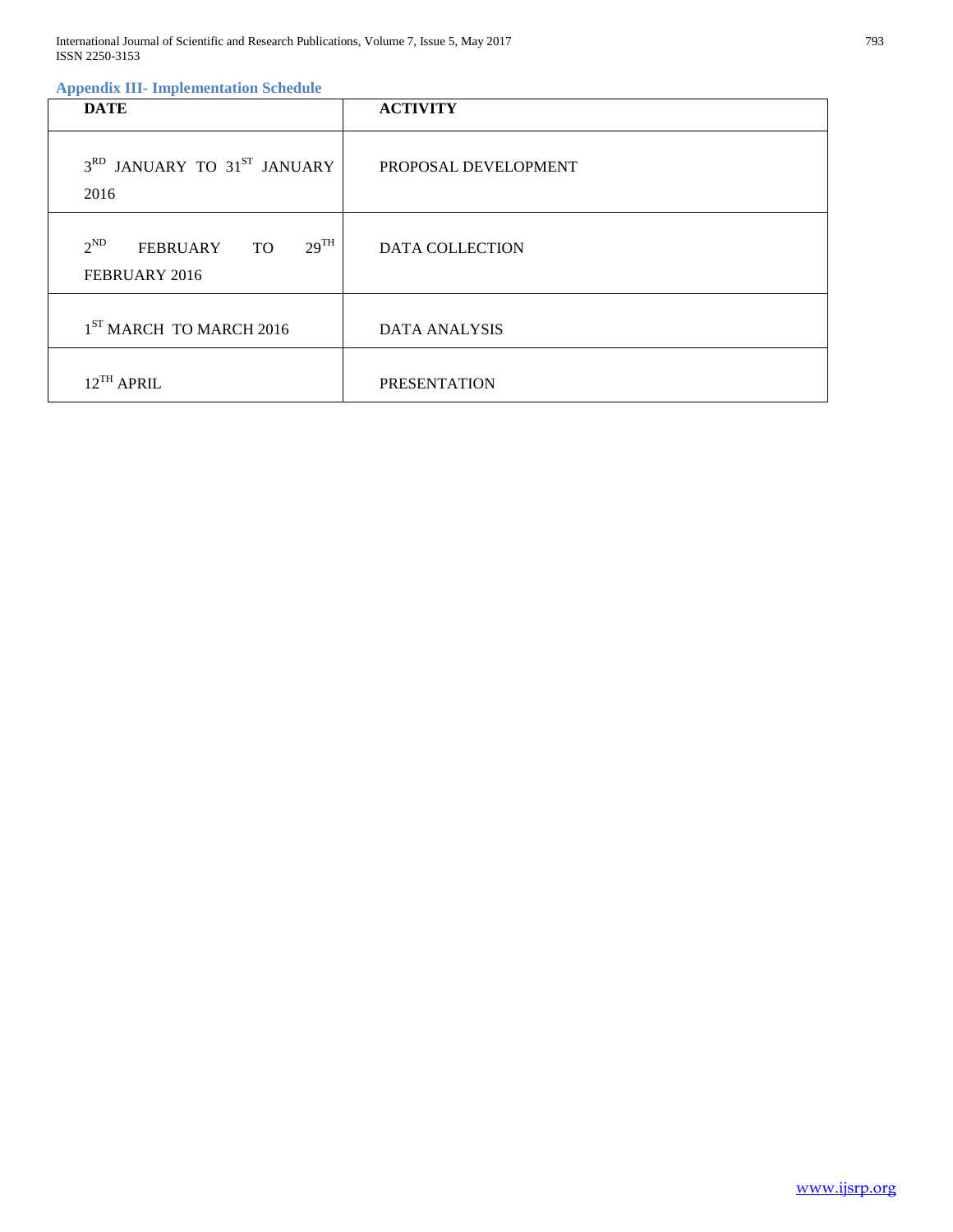# **Appendix IV- Map**